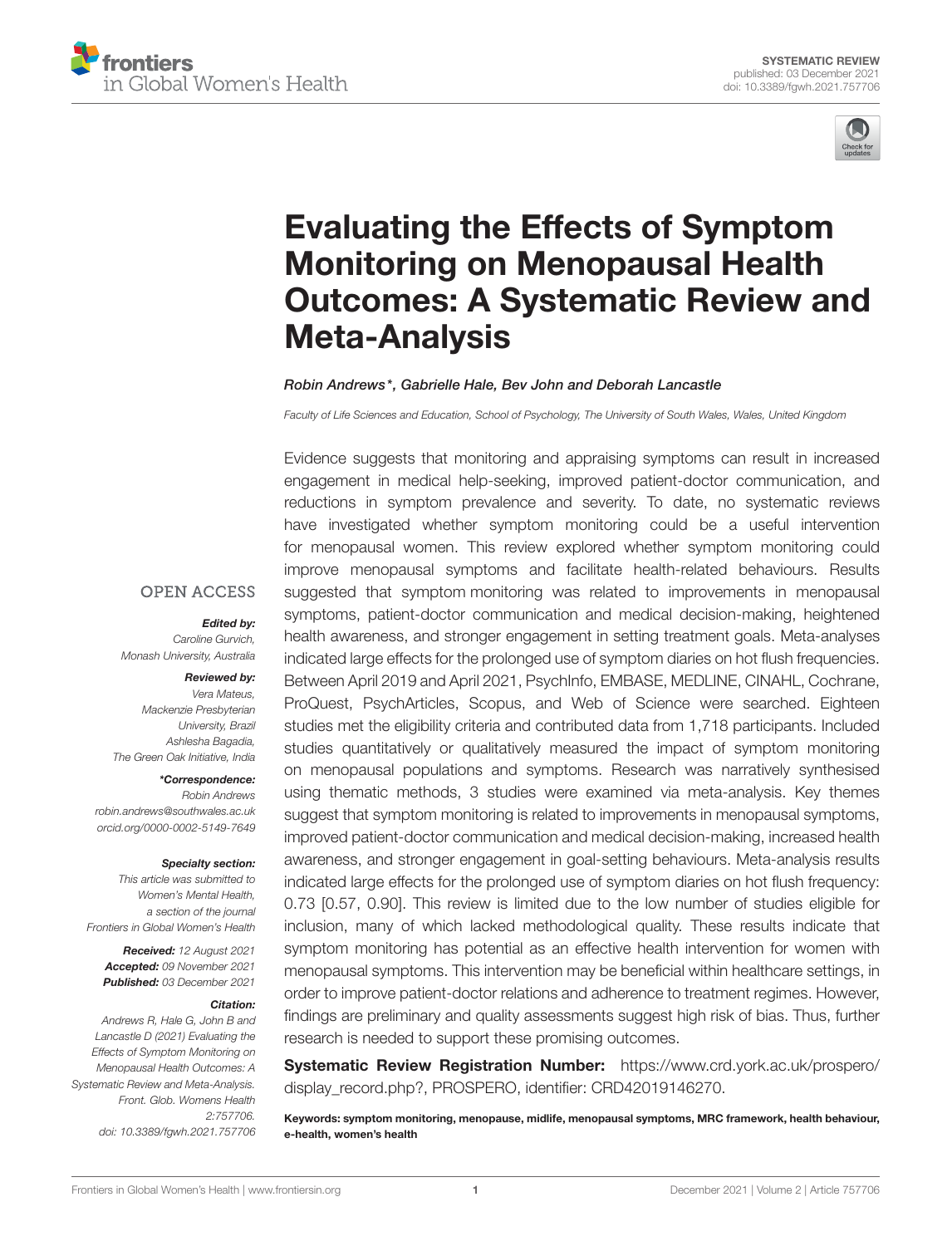## INTRODUCTION

The menopause is diagnosed when over 12 months has passed since a woman last menstruated [\(1\)](#page-14-0). Although cessation of menses is positively anticipated by some, the menopause, and the years prior, the perimenopause, can encompass a vast array of symptoms which can negatively impact quality of life [\(1,](#page-14-0) [2\)](#page-14-1). These symptoms can be physiological in nature, including hot flushes and joint aches, whereas others impact psychological wellbeing, such as anxiety and low mood [\(1,](#page-14-0) [2\)](#page-14-1).

Symptom monitoring has benefited numerous clinical populations, including patients with fibromyalgia, clinical depression, and cancer [\(3](#page-14-2)[–5\)](#page-14-3). Symptom monitoring involves recording symptoms using diaries, symptom questionnaires, or electronic health (e-health) instruments, including mobile apps or online symptom trackers; this can take place across time, or retrospectively at one or more given time points [\(6\)](#page-14-4). Notable outcomes have included increased likelihood of accessing healthcare, heightened survival rates, and reductions in symptom prevalence and severity [\(3](#page-14-2)[–5,](#page-14-3) [7,](#page-14-5) [8\)](#page-14-6).

Despite broader literature demonstrating beneficial effects, symptom monitoring has not been formally evaluated as an intervention [\(3](#page-14-2)[–5,](#page-14-3) [7,](#page-14-5) [8\)](#page-14-6). According to the Medical Research Council's (MRC) framework for developing complex interventions, existing evidence for an intervention should ideally be collated into a systematic review to understand whether it is likely to be effective, whether it can be implemented into a research setting, and whether it can be widely implemented if the results are favourable [\(9\)](#page-14-7). Should a review find evidence that an intervention is related to beneficial outcomes, the next evaluative phase should include an exploratory trial to measure the observed effects [\(9\)](#page-14-7).

Thus, this review was designed according to three objectives: to assess whether symptom monitoring improves health outcomes relating to the menopause, e.g., changes in severity and reporting frequency of symptoms, or greater adherence to health-related behaviours; to evaluate mechanisms explaining why symptom monitoring influences health outcomes related to the menopause, e.g., whether it leads to greater health awareness or medical help-seeking; and, to categorise and compare the effects of different methods of symptom monitoring in order to inform best practise and intervention development.

The studies included in this review reported quantitative or qualitative data on the independent effects of symptom monitoring on menopausal symptoms, either as the intervention of interest or as a comparison or control intervention. Key outcomes included variances in symptom incidence or severity, and changes in health-related behaviour.

## METHODOLOGY

The methods used in this review are briefly summarised here, however it is recommended that the PROSPERO protocol be referred to for further details: registration number: CRD42019146270, available from: [https://www.crd.york.](https://www.crd.york.ac.uk/prospero/display_record.php?ID=CRD42019146270) [ac.uk/prospero/display\\_record.php?ID=CRD42019146270.](https://www.crd.york.ac.uk/prospero/display_record.php?ID=CRD42019146270) This review was developed in accordance with the PRISMA guidelines, and the Cochrane handbook for systematic reviews of interventions was consulted and the guidance followed [\(10\)](#page-14-8).

## Search Strategy

Between April 2019 and August 2019, the following databases were searched PsycINFO, EMBASE, MEDLINE, CINAHL, Cochrane Library, ProQuest, PsycARTICLES, Scopus, and Web of Science. Updated searches took place in August 2020 and April 2021. Additional records were identified through forward and backward citation searches. Filters were used to focus the searches on English-language, female, adult-human participants. Date and geographical restrictions were not applied. Included studies had quantitatively or qualitatively assessed the independent effects of symptom monitoring on menopausal health outcomes.

Titles and abstracts were screened according to three preliminary criteria:

- 1. Participants included human adults, either mixed-gender or female-only. Mixed-gender research had to provide isolated data by gender.
- 2. The study collected data on the independent influence of symptom monitoring on health outcomes, either as the intervention of interest or as a comparison or control intervention, excluding research which instructed participants to monitor their symptoms in conjunction with a separate intervention.
- 3. The study explored common menopausal symptoms, excluding conditions which could impair an individual's ability to monitor their symptoms accurately, or could lead to fatality, hospitalisation, or were developed as a result of trauma.

Full-text reports which appeared to meet the outlined criteria were screened independently by two authors. Prior to screening, authors engaged in a calibration process in order to enhance inter-reviewer consistency by screening 25 randomly selected studies. A Kappa statistic of:  $\kappa$  =0.757,  $\rho$  = 0.001 quantified agreement, indicating substantial inter-reviewer consistency [\(11\)](#page-14-9). Any disagreements were discussed by authors. A PRISMA flowchart was produced to display the process of study selection, as well as reasons for exclusion (see **[Figure 1](#page-2-0)**).

## Quality Assessment

For quantitative research, the National Institute for Health and Care Excellence [\(12\)](#page-14-10) developed a checklist based around the Graphical Appraisal Tool for Epidemiological studies [GATE; [\(13\)](#page-14-11)]. NICE [\(12\)](#page-14-10) appropriated this checklist for evaluating health intervention studies. This checklist was deemed suitable for this review as it can be used to appraise the internal and external validity of various research designs.

An appraisal tool for qualitative research was used to assess studies with these characteristics [\(14\)](#page-14-12). This checklist is based around characteristics of qualitative research which may affect a study's internal validity, i.e. whether the links between the data, interpretations, and conclusions are clearly defined [\(14\)](#page-14-12).

Both checklists were amended according to each study under review; in cases where randomisation did not occur (i.e. in observational studies) judgements were made based on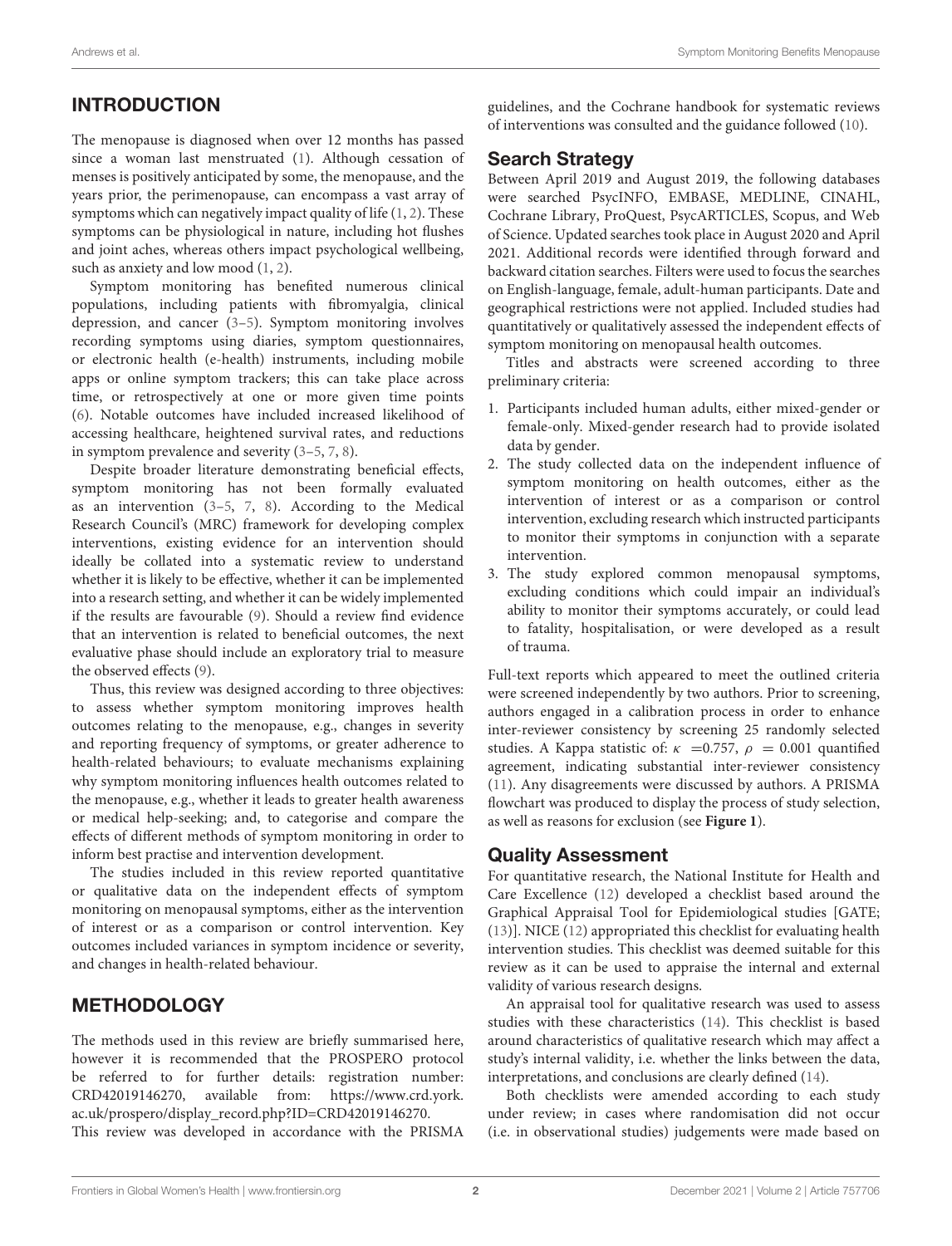

<span id="page-2-0"></span>whether confounding variables may have influenced findings. This method has been implemented into the Cochrane risk of bias tool, hence why it was deemed appropriate [\(10\)](#page-14-8).

## Data Analysis

A thematic synthesis provided a means of combining qualitative and quantitative information in a succinct manner. This meant that findings from all included studies could be simultaneously evaluated and compared. Key themes were identified by summarising the extracted results of each study, with contributions being made by 2 authors.

RevMan 5.3 software was used to compute a meta-analysis of comparable studies which used continuous data. Three studies described comparable study designs and symptom monitoring methods, pre-treatment and post-treatment data were combined, and the standardised mean difference and 95% confidence intervals (CIs) were computed. A random-effects model was used to compensate for variations within the selected studies. The classification of effect sizes was determined from Cohen's [\(15\)](#page-14-13) conventional values of effect size which indicate:  $0.20 = \text{small}$  effect size,  $0.40$  = medium effect size, and  $0.60$  = large effect size. Significance was set at  $\rho < 0.05$ .

Heterogeneity was tested using the I<sup>2</sup> value. The interpretation of the observed I² value was determined by The Cochrane Handbook of Systematic Reviews guidance which indicated that  $I^2$  <30% was considered mild heterogeneity,  $I^2$  >30% as moderate heterogeneity,  $I^2 > 50\%$  as substantial heterogeneity and  $I^2 > 75\%$  as considerable heterogeneity [\(16\)](#page-14-14).

Due to differences in menopausal symptoms and symptom monitoring methods, populations and interventions varied, therefore results were predominantly synthesised narratively. A meta-analysis was conducted on three studies which had provided data on the impact of symptom diaries on menopausal hot flushes.

## RESULTS

## Study Characteristics

Searches returned 18 studies which met the eligibility criteria and contributed data from 1,718 participants, see **[Figure 1](#page-2-0)** to view summary of study selection process.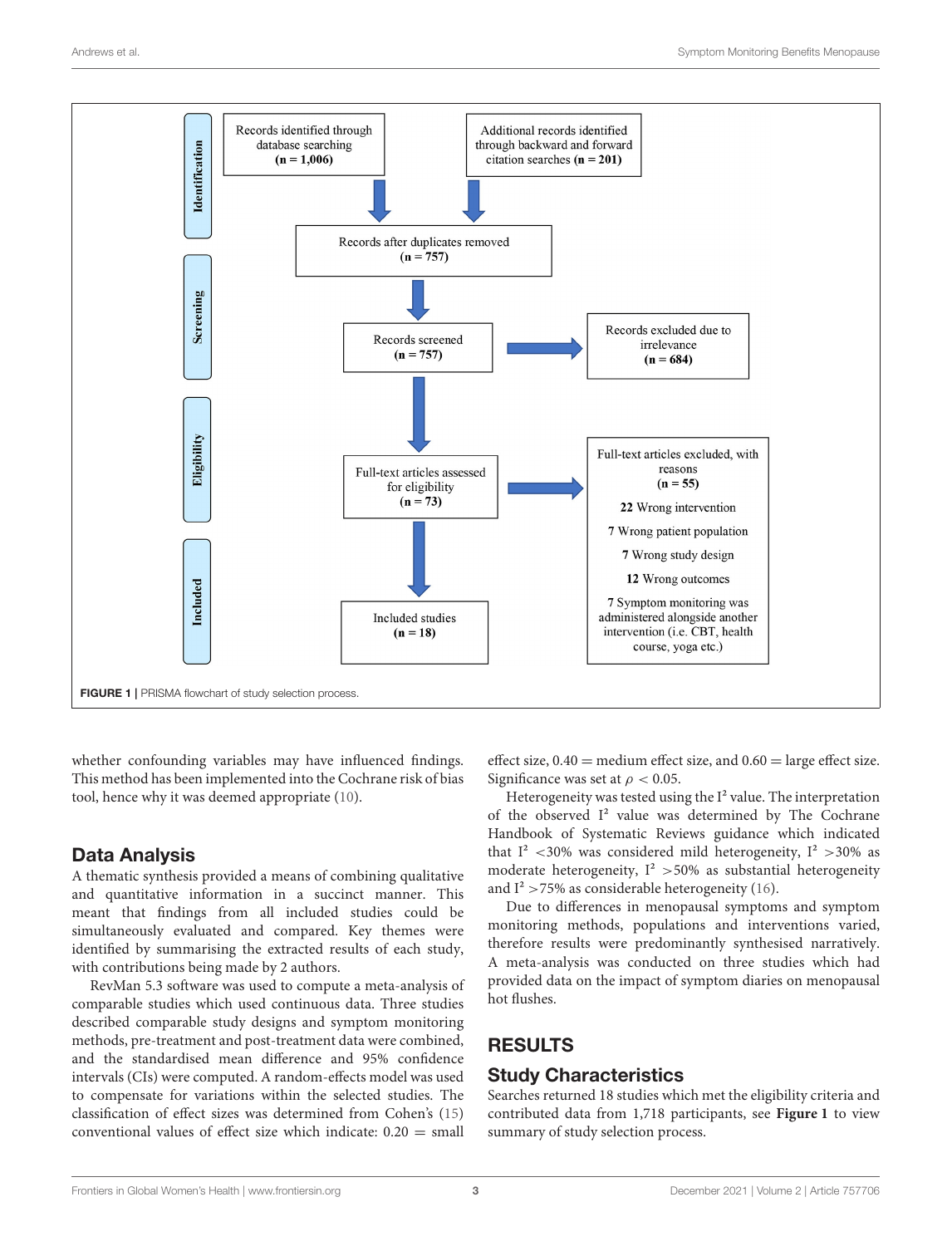Two studies involved the Women's Health Assessment Tool (WHAT), a symptom questionnaire relevant to midlife women [\(17,](#page-14-15) [18\)](#page-14-16). Two studies included the Menopause Rating Scale (MRS), a questionnaire developed to evaluate menopausal symptom frequency, severity, and change [\(19,](#page-14-17) [20\)](#page-14-18). Two studies explored The Computerised Symptom Capture Tool for Menopause [C-SCAT-M; [\(21,](#page-14-19) [22\)](#page-14-20)]. The C-SCAT-M is a mobile app which features 54 menopausal symptoms, which were originally identified via the Seattle Women's Midlife Health Study (SWMHS). One study qualitatively explored the effects of daily self-weighing on perimenopausal weight changes [\(23\)](#page-14-21). One study explored the MenoScores Questionnaire, the primary outcome was the hot flush scale [\(24\)](#page-14-22). Four studies provided data on the effects of symptom diary use on perimenopausal symptoms, menopause-related headaches, sexual dysfunction, and incontinence [\(25–](#page-14-23)[28\)](#page-14-24). Six randomised controlled trails (RCTs) provided data on symptom-diary use and hot flush frequency [\(29](#page-14-25)[–34\)](#page-14-26). Three RCTs were evaluated via meta-analysis [\(30](#page-14-27)[–32\)](#page-14-28). See **[Table 1](#page-4-0)** to view a full summary of the characteristics of the included studies.

## Quality Assessment

Few studies were judged to have adequate validity, with all but 4 being considered unsatisfactory [\(30–](#page-14-27)[33\)](#page-14-29). See **[Table 2](#page-9-0)** to view quality assessment summary ranked from lowest to highest quality.

#### Qualitative Synthesis Themes

Five themes were identified, one was related to physiological changes following adherence to symptom monitoring and encompassed variations in symptom frequency and severity regarding hot flushes, urinary incontinence, migraines, sexual dysfunction, and depression; the other four themes encompassed health-related behavioural changes and included improvements in patient-doctor communication, shared decision-making, health and symptom awareness, and goal setting.

## Physiological Changes

### **Hot Flushes**

Reductions in hot flush frequency were present among studies which involved the use of symptom diaries [\(24,](#page-14-22) [30](#page-14-27)[–33\)](#page-14-29). Four randomised trials included before and after data on the effects of symptom diaries on vasomotor symptoms (VMS) and reported significant reductions in hot flush frequency scores [\(30–](#page-14-27)[33\)](#page-14-29). Diary studies with smaller sample sizes also reported reductions in VMS, although these findings were non-significant [\(29,](#page-14-25) [34\)](#page-14-26).

### **Urinary Incontinence**

Huang et al. [\(26\)](#page-14-30) used voiding diaries to research symptom change and frequency among 19 menopausal women with urinary incontinence partaking in a yoga therapy intervention. All participants kept 7-day voiding diaries where they recorded each time they leaked urine. After 6 weeks, total incontinence frequency had reduced by 13% in the control group which used the voiding diary alone.

### **Migraines**

Stensland and Malterud [\(28\)](#page-14-24) described a perimenopausal patient presenting with worsening migraine and muscle pain. This patient was advised to compile an illness diary for 4 weeks, detailing the strength of her headache, its localisation, accompanying symptoms, situations where it had occurred, and medications used [\(28\)](#page-14-24). After 4 weeks of diary use the patient reported using half as much medication as she had the month prior [\(28\)](#page-14-24). At four-month follow-up the patient stated that her symptoms had improved even more so, and attributed these improvements to her becoming more aware and reflective of her health through the symptom-diary [\(28\)](#page-14-24).

### **Sexual Functioning and Depression**

Muin et al. [\(25\)](#page-14-23) studied 30 menopausal participants diagnosed with sexual dysfunction, who were asked to keep a sexual diary for 4 weeks. Sixty percent of participants reported subjective improvements in sex life and sexual communication and significant improvements were found using the Hamilton Depression Scale (HDS).

### Behavioural Changes

#### **Patient-Doctor Communication**

Two studies explored the WHAT menopause symptom questionnaire among menopausal patients attending a well woman clinic [\(17,](#page-14-15) [18\)](#page-14-16). These studies reported that the WHAT had improved patient-doctor communication from both the clinicians' and patients' perspectives, which led to a rise in the number of diagnoses made, especially for sensitive conditions including vaginal dryness, sexual dysfunction and depression [\(17,](#page-14-15) [18\)](#page-14-16).

Ismail and colleagues [\(21\)](#page-14-19) evaluated the C-SCAT-M app, which enables users to appraise their menopause symptoms and generate a report. Participants were asked to voice their thoughts and experiences whilst completing the app, and many requested a copy of their symptom report to share with their physician, commenting that it would be a useful communication aid [\(21\)](#page-14-19).

### **Shared Decision-Making**

Two studies evaluating the MRS found it improved patients' efficacy in making medical treatment decisions [\(19,](#page-14-17) [20\)](#page-14-18).

Hale et al. [\(27\)](#page-14-31) employed symptom-diaries to explore whether menopausal symptoms were related to the menstrual cycle. Diaries showed premenstrual increases in breast tenderness and VMS, therefore authors hypothesised that symptom diaries could help women identify when cyclical HRT or non-hormonal treatments might be more beneficial than continuous HRT [\(27\)](#page-14-31).

### **Health Symptom Awareness**

During Zangger et al.'s [\(20\)](#page-14-18) study, one participant stated that being able to see her symptoms visually represented on the MRS had enabled her to recognise that they were connected. In Ismail and colleagues [\(21\)](#page-14-19) study, participants found solutions to their symptoms as they completed the C-SCAT-M app. The researchers proposed that heightened symptom awareness had prompted participants to reflect upon strategies to alleviate their symptoms.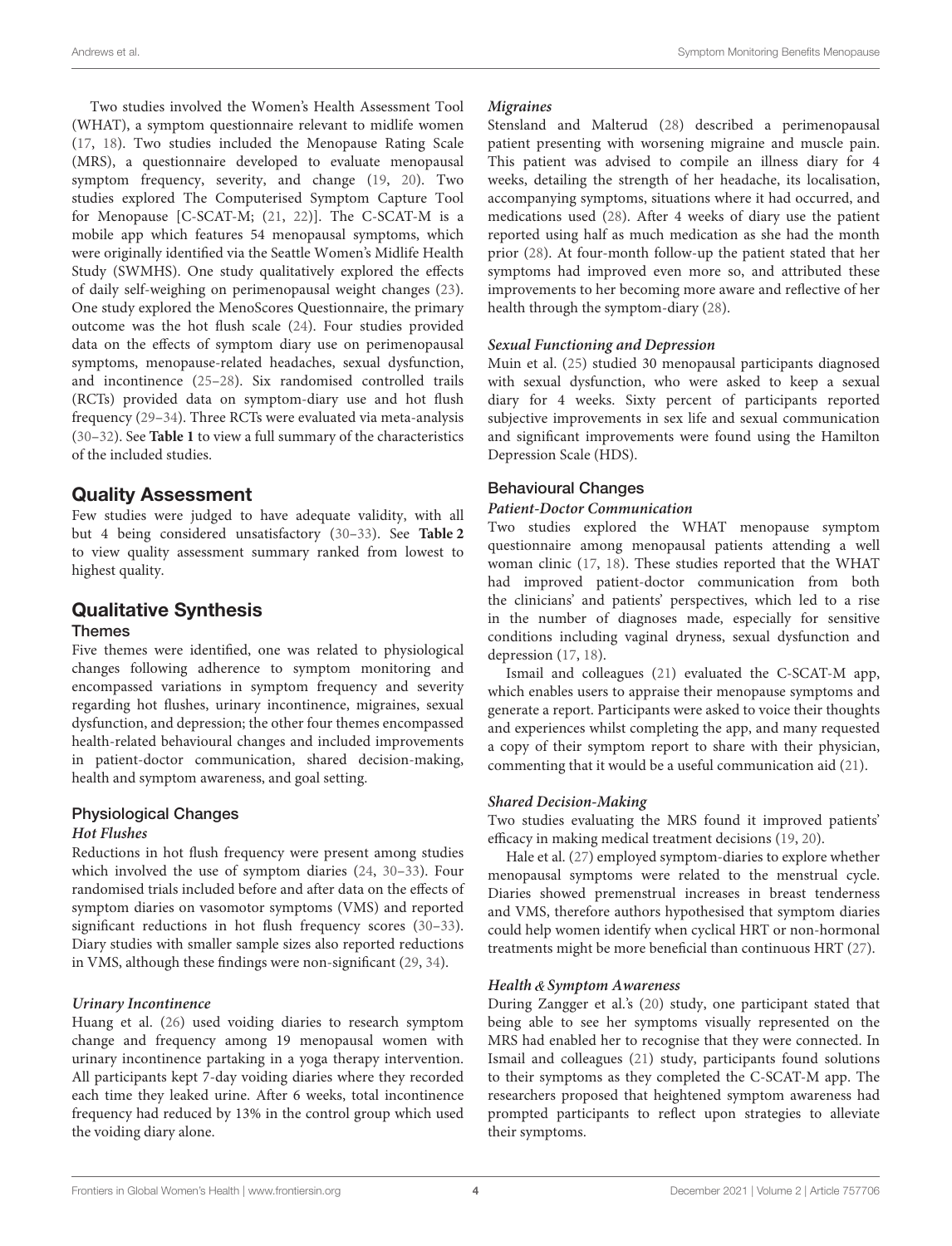<span id="page-4-0"></span>

| Authors/<br>geographical<br>region | Study design<br>(sample size)                                                                                                        | <b>Menopause</b><br>symptom(s)                                                                                                                                                                                             | <b>Menopausal status</b><br>(mean age) | <b>Symptom monitoring</b><br>method                                                                             | Details of administration of symptom<br>monitoring                                                                                                                                                                                                                                                                    | Data relating to the effects of symptom<br>monitoring                                                                                                                                                                                                                                                                      |
|------------------------------------|--------------------------------------------------------------------------------------------------------------------------------------|----------------------------------------------------------------------------------------------------------------------------------------------------------------------------------------------------------------------------|----------------------------------------|-----------------------------------------------------------------------------------------------------------------|-----------------------------------------------------------------------------------------------------------------------------------------------------------------------------------------------------------------------------------------------------------------------------------------------------------------------|----------------------------------------------------------------------------------------------------------------------------------------------------------------------------------------------------------------------------------------------------------------------------------------------------------------------------|
| Blümel et al. (19)<br>Chile        | Single-group<br>pre-post (427)                                                                                                       | Hot flushes, heart<br>discomfort, sleep<br>problems, muscle and<br>joint pain, sexual<br>problems, bladder<br>problems, vaginal<br>dryness, depressed<br>mood, irritability,<br>anxiety, physical and<br>mental exhaustion | Pre/peri/postmenopausal<br>(50.5)      | Menopause Rating Scale<br>(MRS)                                                                                 | Participants were surveyed once to<br>determine a cut-off score on the MRS to<br>indicate a need for treatment with HRT.<br>Each symptom-specific item on the MRS<br>was accompanied with another item<br>which asked participants to indicate<br>whether they thought that particular<br>symptom required treatment. | After completing the MRS women were able to<br>recognise when they needed medical help for<br>their symptoms, supported by the items asking<br>women if particular symptoms required<br>treatment.                                                                                                                         |
| Berin et al. (29)<br>Sweden        | RCT- 2 conditions: Hot flushes<br>resistance training<br>vs usual activity<br>(58)                                                   |                                                                                                                                                                                                                            | Postmenopausal (55.3)                  | Daily diaries recorded hot<br>flush frequency.                                                                  | Daily hot flush diaries were adhered to by<br>both groups for 2 weeks at baseline, and<br>then daily for up to 15 weeks.                                                                                                                                                                                              | From baseline to 15 weeks there was a<br>non-significant 2% reduction in hot flushes in<br>the usual activity control group which adhered<br>to the symptom diary only. However, there was<br>a significant 43.6% decrease in hot flushes in<br>the resistance training group.                                             |
| Borud et al. (32)<br>Norway        | RCT- 2 conditions: Hot flushes<br>acupuncture with<br>self-care vs<br>self-care alone<br>(399)                                       |                                                                                                                                                                                                                            | Postmenopausal (53.8)                  | Diary recorded frequency<br>and severity of hot flushes<br>and sleep duration.                                  | Daily diaries were administered to both<br>participant groups for 2 weeks at baseline,<br>and for 1 week at weeks 4, 8 and 12.                                                                                                                                                                                        | In both groups there were similar reductions in<br>daily hot flush frequency and intensity, and<br>small increases in hours of sleep per night.                                                                                                                                                                            |
| Borud et al. (33)<br>Norway        | 6- and 12- month Hot flushes<br>follow up to an<br>RCT-2 conditions:<br>acupuncture with<br>self-care vs<br>self-care alone<br>(267) |                                                                                                                                                                                                                            | Postmenopausal (53.8)                  | Diary recorded daily<br>frequency and severity of<br>hot flushes and sleep<br>duration.                         | Daily diaries were administered to both<br>participant groups at weeks 4, 8, and 12.<br>During the 6- and 12- month follow-ups,<br>identical recordings were performed.                                                                                                                                               | From baseline to six months, there were similar<br>reductions in daily hot flush frequency and<br>intensity among both groups.                                                                                                                                                                                             |
| Carpenter et al.<br>$(31)$ USA     | RCT- 3 conditions: Hot flushes<br>paced respiration<br>vs breathing<br>control vs care as<br>usual $(218)$                           |                                                                                                                                                                                                                            | Peri/postmenopausal<br>(52.96)         | Electronic hot flush diaries<br>for $\geq$ 24 h to $\leq$ 7 days (time<br>determined by participant<br>choice). | Hot flush frequency, severity, and bother<br>(vasomotor symptoms), were<br>prospectively recorded in diaries in real<br>time by both participant groups at 2<br>weeks baseline and at 8 and 16 weeks                                                                                                                  | Paced respiration was not significantly more<br>efficacious than breathing control or usual care<br>for producing a 50 % reduction in hot flushes.<br>Percentages achieving 50 % reduction in hot<br>flashes from baseline to 16 weeks were: 38 %<br>intervention, 29 % breathing control, and 22 %<br>usual care control. |
| Hale et al. (27)<br>Australia      | Observational (24)                                                                                                                   | Breast tenderness,<br>vasomotor symptoms,<br>period changes                                                                                                                                                                | Perimenopausal (47)                    | Daily perimenopause diary                                                                                       | Participants used the perimenopause diary<br>to record hot flush frequency and severity,<br>breast tenderness, and menstruation<br>across 4 menstrual cycles each (data on<br>98 cycles was collected in total).                                                                                                      | Diaries show premenstrual increases in breast<br>tenderness and VMS. Because hot flushes<br>were related to menstrual cycles, the study<br>hypothesised that these women may not<br>benefit as much from hormone therapy,<br>therefore diaries could help women make<br>informed decisions on whether to use HRT.          |

Andrews et al.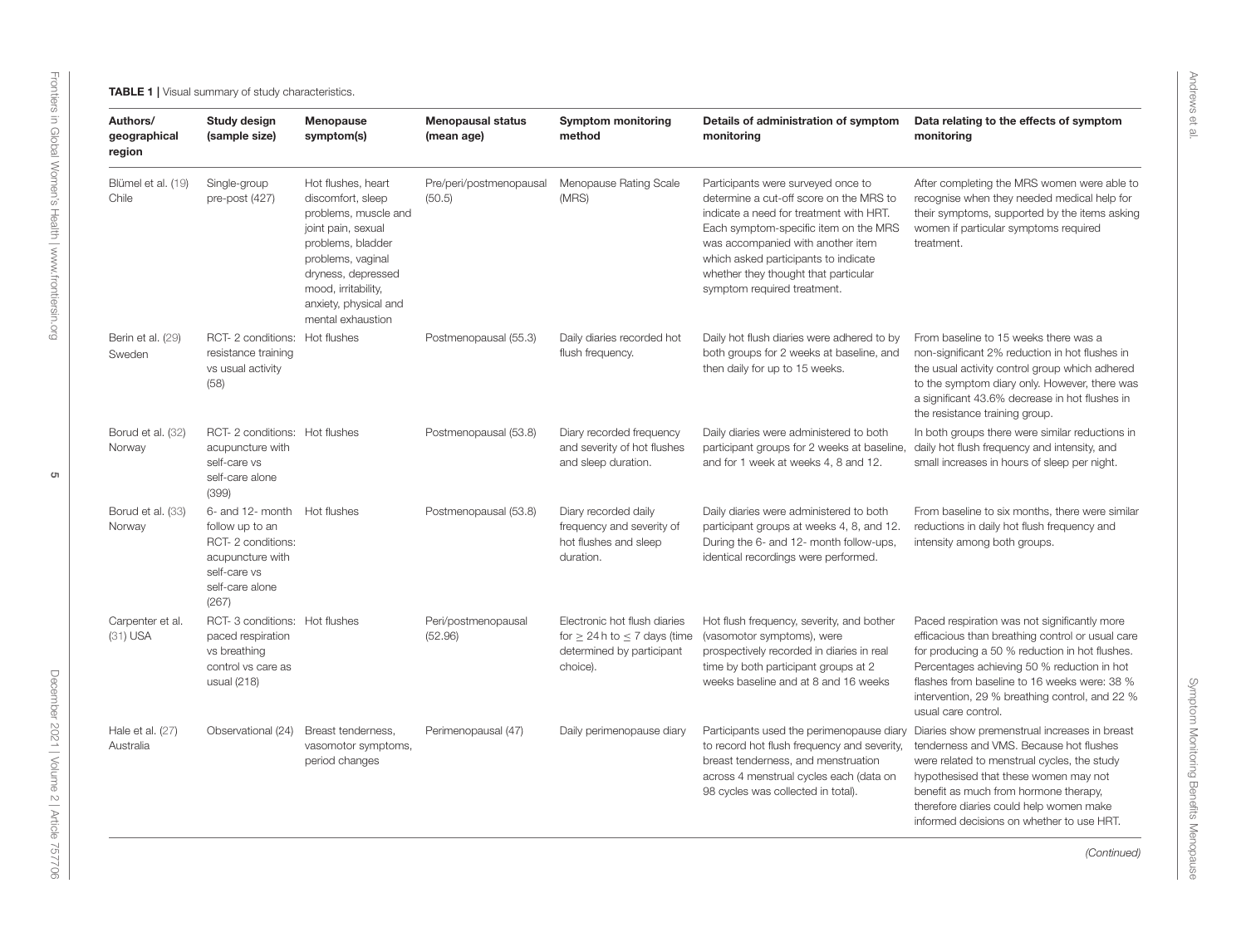| Authors/<br>geographical<br>region | Study design<br>(sample size)                                                                                                      | <b>Menopause</b><br>symptom(s)                                                                                                                                                                                                                                        | <b>Menopausal status</b><br>(mean age) | <b>Symptom monitoring</b><br>method                                                                                          | Details of administration of symptom<br>monitoring                                                                                                                                                                                                                                                                                            | Data relating to the effects of symptom<br>monitoring                                                                                                                                                                                                                                                                                                                                                                                                                                         |
|------------------------------------|------------------------------------------------------------------------------------------------------------------------------------|-----------------------------------------------------------------------------------------------------------------------------------------------------------------------------------------------------------------------------------------------------------------------|----------------------------------------|------------------------------------------------------------------------------------------------------------------------------|-----------------------------------------------------------------------------------------------------------------------------------------------------------------------------------------------------------------------------------------------------------------------------------------------------------------------------------------------|-----------------------------------------------------------------------------------------------------------------------------------------------------------------------------------------------------------------------------------------------------------------------------------------------------------------------------------------------------------------------------------------------------------------------------------------------------------------------------------------------|
| Huang et al. (26)<br><b>USA</b>    | Pilot RCT-2<br>conditions: yoga<br>therapy vs usual<br>care (19)                                                                   | Stress, urgency, or<br>mixed-type urinary<br>incontinence                                                                                                                                                                                                             | Peri/postmenopausal<br>(61.4)          | 7-day voiding diaries                                                                                                        | Participants recorded each time they<br>leaked urine and classified their leakage<br>episodes as stress type (associated with<br>coughing, sneezing, lifting, or physical<br>activity), urgency-type (associated with a<br>strong need or urge to void), or other-type<br>(not associated with physical activity or<br>with an urge to void). | The mean frequency of incontinence<br>decreased by an average of 66% from baseline<br>in the yoga therapy group and 13% in the<br>control group. Stress incontinence frequency<br>decreased by an average of 85% in the yoga<br>therapy group, compared to a mean increase<br>of 25% for the control group.                                                                                                                                                                                   |
|                                    | Irvin et al. (34) USA RCT-3 conditions: Hot flushes<br>relaxation<br>response vs<br>reading control vs<br>symptom charting<br>(33) |                                                                                                                                                                                                                                                                       | Peri/postmenopausal<br>(47.43)         | Daily symptom diary<br>measuring the frequency<br>and intensity of hot flushes                                               | Each subject completed a daily hot flush<br>symptom diary form. Participants were<br>instructed to record the frequency and<br>intensity of daily hot flash symptoms using<br>a Likert-type scale with values from 1 to 7,<br>with 1 being mild and 7 being extremely<br>severe.                                                              | All the groups had a decrease in flash<br>frequency, but these did not reach statistical<br>significance. The Relaxation group<br>demonstrated a significant decrease in hot<br>flush intensity. The Reading group<br>demonstrated a small non-significant decrease<br>while the control group demonstrated a small<br>non-significant increase.                                                                                                                                              |
| Ismail et al. (21)<br><b>USA</b>   | Feasibility study<br>(30)                                                                                                          | 54 menopausal<br>symptoms, as indexed<br>by the SWMHS,<br>including hot flushes,<br>sleeping problems,<br>night sweats, and<br>fatigue.                                                                                                                               | Peri/postmenopausal<br>$(40 - 60)$     | Computerised symptom<br>capture tool for menopause<br>(C-SCAT-M), a symptom<br>heuristics application (app)<br>for the iPad. | While completing the C-SCAT-M app<br>women were asked to "think aloud", and<br>these thoughts were recorded and<br>transcribed. Women completed the app<br>using an iPad and they identified symptom<br>clusters by drawing links between their<br>current symptoms.                                                                          | Most women stated that the final diagrams<br>were very/extremely accurate depictions of<br>their symptom clusters (77%). Participants<br>were asked about their feelings in response to<br>being requested to think about their symptoms<br>while completing the app. Women said they felt<br>"fine," "surprised," "sad," "annoyed,"<br>"depressed," and "more aware about their<br>symptoms." Other women even reported<br>finding solutions to their symptoms as they<br>completed the app. |
| Lund et al. $(24)$<br>Denmark      | RCT-conditions:<br>resistance training<br>vs usual activity<br>(66)                                                                | Hot flushes.<br>day-and-night sweats,<br>general sweating, sleep<br>problems, emotional<br>symptoms, memory<br>changes, skin and hair<br>symptoms, physical<br>symptoms, abdominal<br>symptoms, urinary and<br>vaginal symptoms,<br>sexual symptoms and<br>tiredness. | Pre/peri/postmenopausal<br>(54.7)      | MenoScores questionnaire                                                                                                     | All participants completed the MSQ after<br>receiving it by email in study weeks 0, 3, 6,<br>8, 11 and 26.                                                                                                                                                                                                                                    | The control group showed a trend of<br>improvement, in particular in the hot flush<br>scale, which may be explained by a regression<br>to the mean. The acupuncture treatment<br>reduced the hot flush, day-and-night sweats,<br>general sweating, sleep problems, emotional<br>symptoms, physical symptoms, and skin and<br>hair scales after 5 weekly treatments. The<br>intervention did not significantly reduce the<br>remaining MSQ scales,                                             |
|                                    |                                                                                                                                    |                                                                                                                                                                                                                                                                       |                                        |                                                                                                                              |                                                                                                                                                                                                                                                                                                                                               | (Continued)                                                                                                                                                                                                                                                                                                                                                                                                                                                                                   |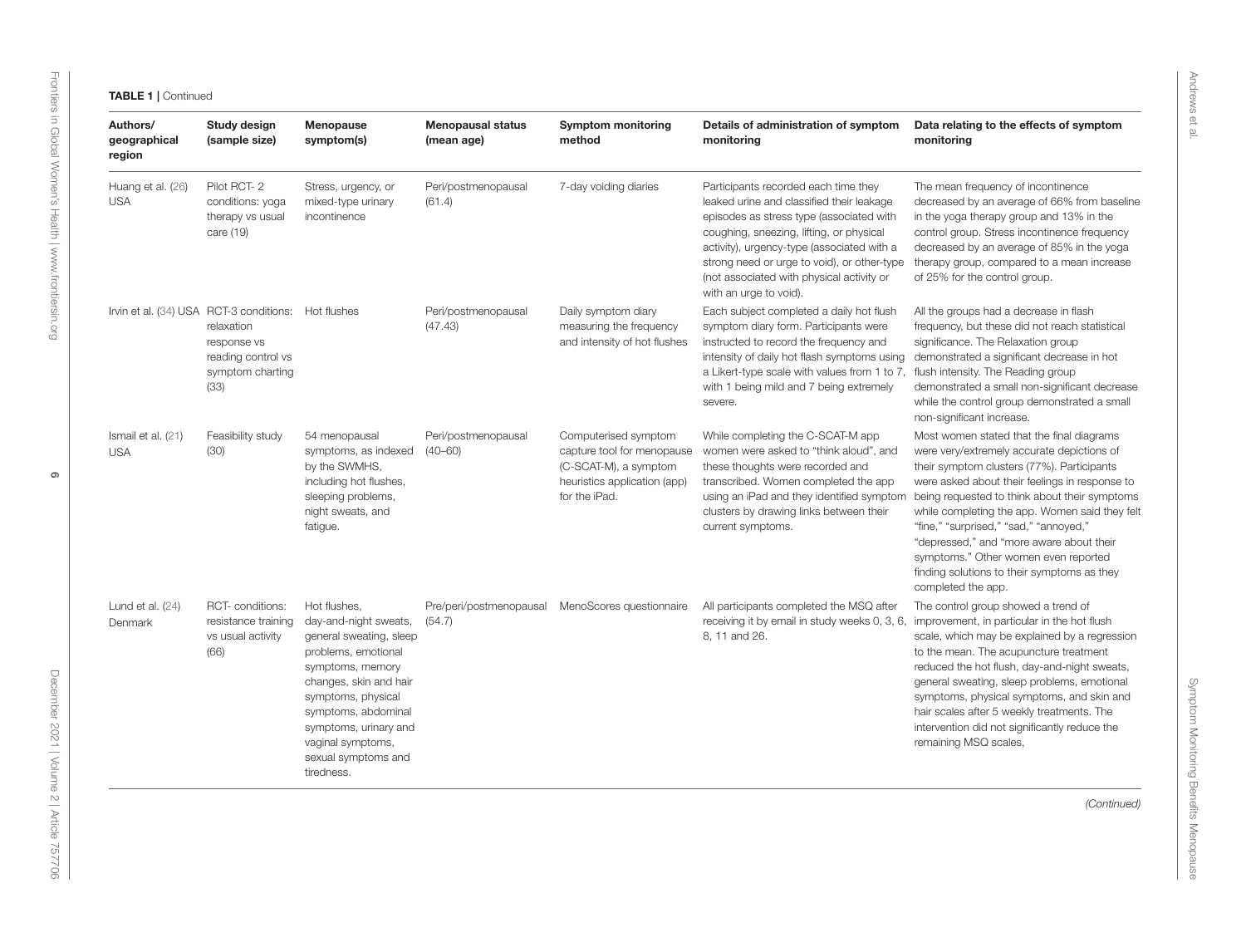| Authors/<br>geographical<br>region                     | <b>Study design</b><br>(sample size)               | Menopause<br>symptom(s)                                                                                              | <b>Menopausal status</b><br>(mean age) | <b>Symptom monitoring</b><br>method                                                                                                                               | Details of administration of symptom<br>monitoring                                                                                                                                                                                                                                                                                                                                                                                                | Data relating to the effects of symptom<br>monitoring                                                                                                                                                                                                                                                                                                                                                                                                                                                                                                                                             |
|--------------------------------------------------------|----------------------------------------------------|----------------------------------------------------------------------------------------------------------------------|----------------------------------------|-------------------------------------------------------------------------------------------------------------------------------------------------------------------|---------------------------------------------------------------------------------------------------------------------------------------------------------------------------------------------------------------------------------------------------------------------------------------------------------------------------------------------------------------------------------------------------------------------------------------------------|---------------------------------------------------------------------------------------------------------------------------------------------------------------------------------------------------------------------------------------------------------------------------------------------------------------------------------------------------------------------------------------------------------------------------------------------------------------------------------------------------------------------------------------------------------------------------------------------------|
| Muin et al. (25)<br>Austria                            | Pilot single-arm<br>non-randomised<br>trail $(30)$ | Low mood and sexual<br>dysfunction                                                                                   | Peri/postmenopausal (53)               | Sexual activity record<br>(completed by participants)<br>only) and a sexual diary<br>(completed by participants)<br>and their partners)                           | The sexual activity record and the sexual<br>diary were administered for 4 weeks. The<br>sexual activity record was used to<br>document the time and date of sexual<br>events. Participants and their partners<br>recorded their current sexual satisfaction<br>and/or fantasies, as well as anything else<br>that might have interfered with their most<br>recent sexual activity (i.e. partner's<br>absence or illness) using the sexual diary. | A subjective improvement in communication of<br>sexual problems was reported by 60% of<br>participants; no participants reported any<br>worsening of communication. This finding was<br>not paralleled by objective measures taken<br>using the Female Sexual Function Index (FSFI)<br>and the Female Sexual Distress Scale (FSDS),<br>neither of which had found statistically<br>significant improvements. Significant<br>improvements were found using the Hamilton<br>Depression Scale (HDS), suggesting that<br>participants had lower levels of depression after<br>using the sexual diary. |
| Silvestrin et al. (17) Prospective pilot<br><b>USA</b> | study (110)                                        | Hot flushes, depressed<br>mood, anxiety, sexual<br>dysfunction, vaginal<br>dryness, bladder<br>problems, breast pain | Peri/ postmenopausal<br>(54.3)         | Women's Health<br>Assessment Tool (WHAT)<br>(35-item patient<br>self-reported questionnaire<br>that assesses health<br>conditions relevant to<br>mid-life women). | The WHAT was administered through<br>MyChart, an online patient portal system.<br>One week prior to their annual<br>well-woman visit participants were asked<br>to complete the online WHAT<br>questionnaire. After this visit patients were<br>surveyed about their perceptions of using<br>the WHAT questionnaire.                                                                                                                              | Most patients felt more prepared for their<br>annual visit (69.7%), improvements in<br>patient-doctor communication (69.8%) and that<br>quality of care improved (68.4%) while clinicians<br>reported streamlined patient visits and<br>improved communication with patients. Most<br>(71.1%) women "agreed" or "strongly agreed"<br>that they would use the questionnaire again.                                                                                                                                                                                                                 |
| Silvestrin et al. (18)<br><b>USA</b>                   | Prospective pilot<br>study (110)                   | Hot flushes, depressed<br>mood, anxiety, sexual<br>dysfunction, vaginal<br>dryness, bladder<br>problems, breast pain | Peri/ postmenopausal<br>(54.3)         | Women's Health<br>Assessment Tool (WHAT)<br>(35-item patient<br>self-reported questionnaire<br>that assesses health<br>conditions relevant to<br>mid-life women). | The WHAT was administered through<br>MyChart, an online patient portal system.<br>One week prior to their annual well-woman<br>visit participants were asked to complete<br>the online WHAT questionnaire.                                                                                                                                                                                                                                        | There were 31 new diagnoses made during the<br>well-woman visit, representing a 72.2% change<br>in the diagnoses rate compared with the visits<br>from 12 months prior (previous 12-month<br>diagnoses: $n = 18$ ). Hot flushes had the<br>greatest number of new diagnoses during the<br>well-woman visit, closely followed by<br>vulvovaginal atrophy and depression.                                                                                                                                                                                                                           |
| Stensland and<br>Malterud (28)<br>Norway               | Single case study<br>(1)                           | Headache                                                                                                             | Menopausal (48)                        | Illness diary: Strength of<br>headache, localisation,<br>accompanying symptoms,<br>situations where it occurred<br>and medication.                                | The participant made notes in the diary for<br>1 month. Introduced to diary during first<br>meeting and reviewed 4 weeks later<br>(based on written material and<br>conversation) and 4 months later when a<br>clinical supervisor participated                                                                                                                                                                                                   | After 1 month the patient had taken less<br>medication and had fewer headaches. After 4<br>months she had not consulted a GP since her<br>last appointment and had even fewer<br>headaches than before. When asked about<br>writing things down she said she had become<br>more conscious, more reflective, and had more<br>of a hold on self. She also felt calmer and had<br>fewer sleep disturbances and used less<br>medication.                                                                                                                                                              |
|                                                        |                                                    |                                                                                                                      |                                        |                                                                                                                                                                   |                                                                                                                                                                                                                                                                                                                                                                                                                                                   | (Continued)                                                                                                                                                                                                                                                                                                                                                                                                                                                                                                                                                                                       |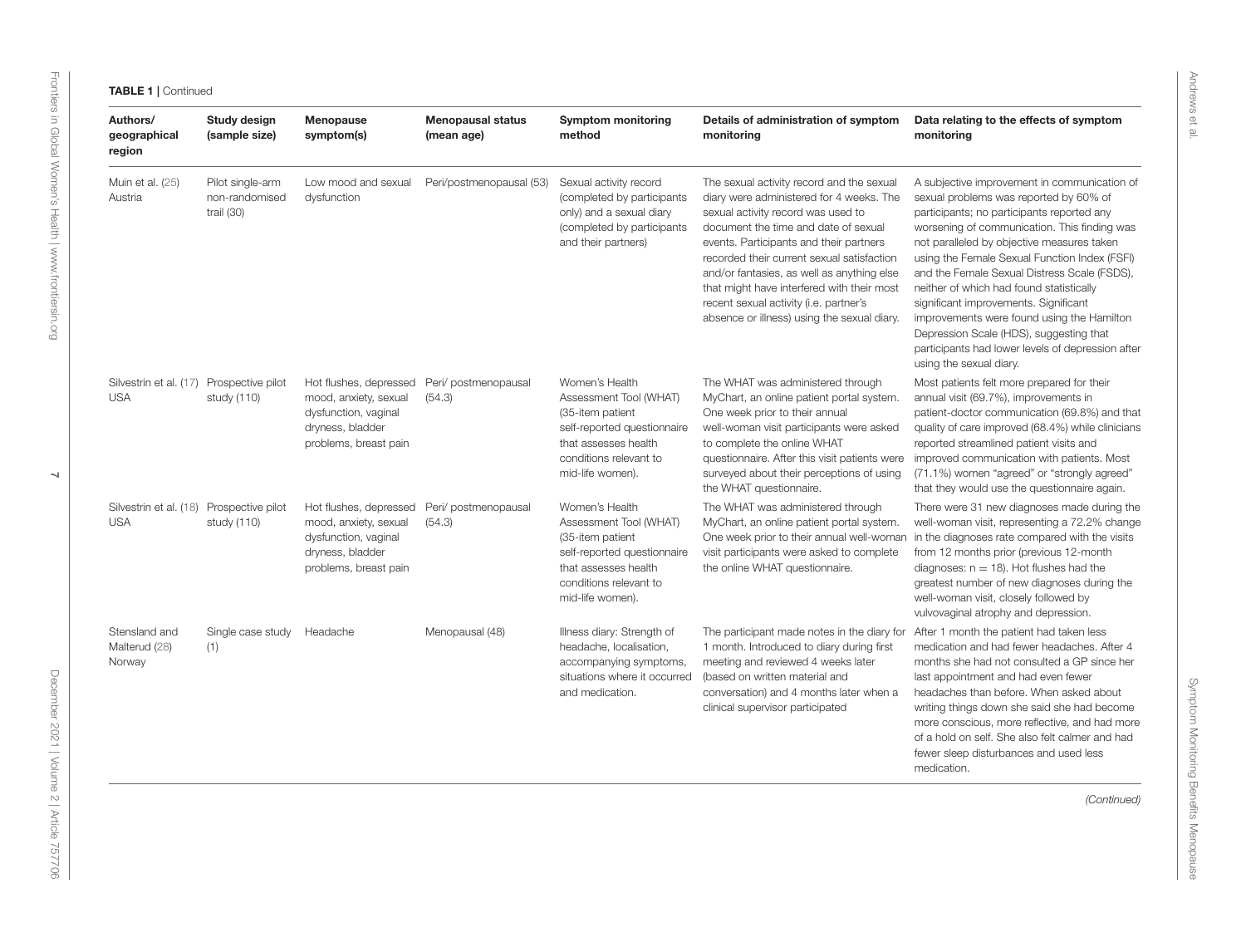| Authors/<br>geographical<br>region  | Study design<br>(sample size)                           | Menopause<br>symptom(s)                                                                                                                 | <b>Menopausal status</b><br>(mean age)                             | <b>Symptom monitoring</b><br>method                                                            | Details of administration of symptom<br>monitoring                                                                                                                                                                                                                                              | Data relating to the effects of symptom<br>monitoring                                                                                                                                                                                                                                                                                                                                                                                                                                                                                                                                                                                                                                                                                                                                                                                                                                                |
|-------------------------------------|---------------------------------------------------------|-----------------------------------------------------------------------------------------------------------------------------------------|--------------------------------------------------------------------|------------------------------------------------------------------------------------------------|-------------------------------------------------------------------------------------------------------------------------------------------------------------------------------------------------------------------------------------------------------------------------------------------------|------------------------------------------------------------------------------------------------------------------------------------------------------------------------------------------------------------------------------------------------------------------------------------------------------------------------------------------------------------------------------------------------------------------------------------------------------------------------------------------------------------------------------------------------------------------------------------------------------------------------------------------------------------------------------------------------------------------------------------------------------------------------------------------------------------------------------------------------------------------------------------------------------|
| Sternfeld et al. (30)<br><b>USA</b> | exercise vs usual<br>activity (248)                     | mood, anxiety, sleeping<br>problems                                                                                                     | RCT-2 conditions: Hot flushes, depressed Peri/ postmenopausal (55) | Daily diaries recorded hot<br>flush frequency and bother.                                      | Hot flush frequency and bother were<br>recorded for 2 weeks at baseline and for 1<br>week at weeks 6 and 12. How flush bother<br>was rated each day on a scale of 1-4                                                                                                                           | 12 weeks of moderate intensity aerobic<br>exercise did not reduce frequency or bother of<br>VMS more than usual activity in initially<br>sedentary women. At the end of week 12,<br>changes in VMS frequency in the exercise<br>group (mean change of -2.4/day, 95% CI<br>$-3.0$ , $-1.7$ ) and VMS bother (mean change of<br>$-0.5$ on a 4 point scale, 95% CI $-0.6, -0.4$ )<br>were not significantly different from those in the<br>control group $(-2.6 \text{ VMS}/\text{day}, 95\% \text{ Cl} -3.2,$<br>$-2.0$ , p=0.43; $-0.5$ points, 95% CI $-0.6$ ,<br>$-0.4$ , $p=0.75$ ).                                                                                                                                                                                                                                                                                                               |
| Su et al. (23)<br>Taiwan            | Qualitative (18)                                        | Weight gain                                                                                                                             | Perimenopausal (51.5)                                              | Daily self-weighing                                                                            | Not administered during study, some<br>participants discussed monitoring their<br>weight daily during interviews                                                                                                                                                                                | Several women measured their weight daily. If<br>they had gained weight they reviewed all the<br>possible reasons. Key themes derived from<br>interviews included 'enjoying my new life,'<br>'mastering self-monitoring of my health' and<br>'learning to communicate with the body'.<br>Women enjoyed and mastered self-monitoring<br>of their health, learned to communicate with<br>their body and integrated new changes into<br>their life: "I measure my weight every day to<br>serve as a warning to myself. I often ask<br>myself: did I eat too much recently? Otherwise,<br>why did my weight increase? I think the body<br>becomes healthier, I am enjoying life now."                                                                                                                                                                                                                    |
| Woods et al. (22)<br><b>USA</b>     | Single-group<br>pre-post<br>experimental<br>design (30) | 54 menopausal<br>symptoms, as indexed<br>by the SWMHS,<br>including hot flushes,<br>sleeping problems,<br>night sweats, and<br>fatigue. | Peri/ postmenopausal<br>$(40 - 60)$                                | Computerised Symptom<br>(C-SCAT-M), a symptom<br>heuristics application (app)<br>for the iPad. | While completing the C-SCAT-M app<br>Capture Tool for Menopause women were asked to "think aloud", and<br>these thoughts were recorded and<br>transcribed. Women completed the app<br>using an iPad and they identified symptom<br>clusters by drawing links between their<br>current symptoms. | Most women (77%) stated that the final<br>diagrams were very/extremely accurate in<br>depicting their symptoms and their connexions.<br>Women reported between 1 and 22 symptoms<br>(median 11). Hot flushes, waking up during the<br>night, night sweats, and early morning<br>awakening were the most commonly reported<br>symptoms. Women rated hot flushes as their<br>most bothersome symptom, followed by<br>waking up during the night and fatigue. They<br>believed that hot flushes caused several<br>symptoms, especially sleep disruption, and<br>most could describe the time order of their<br>symptoms. Women reported clusters<br>consisting of 2 to 18 symptoms. Women also<br>named each cluster based on their response to<br>their symptoms ("really annoying"), the time of<br>occurrence ("night problem"), and symptoms in<br>the cluster ("hot flash"). They attributed their |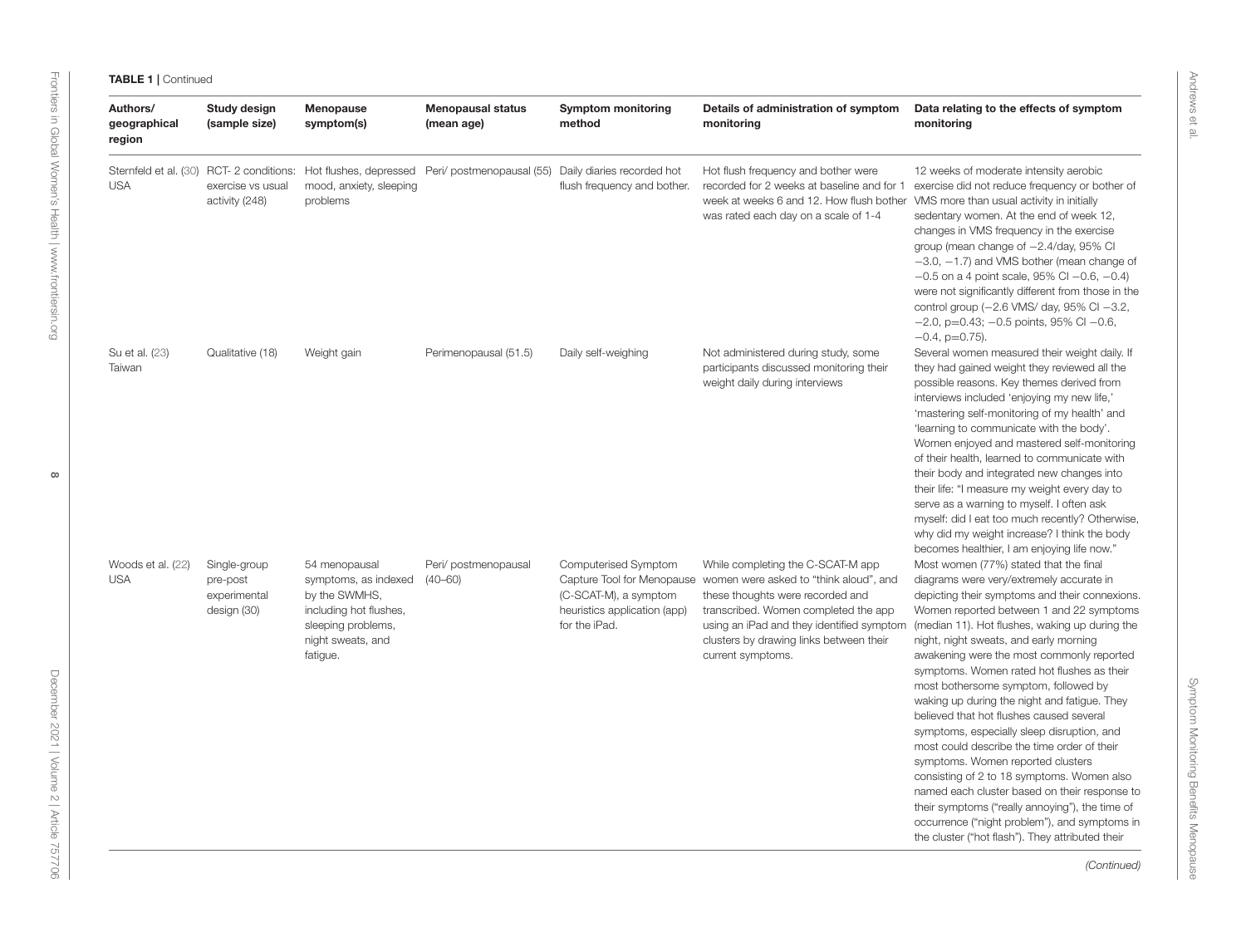| clusters to menopause and life demands. Many<br>women requested a copy of their final<br>symptom cluster diagram to discuss it with<br>their health care providers.<br>Zangger et al. (20)<br>Qualitative (3)<br>Peri/ postmenopausal (46) Menopause Rating Scale<br>The patients filled in the MRS-II<br>From patients' perspective, filling in the ICF<br>Hot flushes, sleeping<br>Switzerland<br>problems, heart<br>$(MRS-II)$<br>questionnaire prior to consultation with<br>Categorical Profile helped to structure their<br>discomfort, depressed<br>their physician. During the consultations,<br>goals but did not improve the overview of<br>mood, irritability,<br>physicians transferred the patient's MRS<br>symptoms. Participants felt that filling in the ICF<br>anxiety, fatigue<br>responses into the digital ICF profile and<br>did not help identify their problems as they<br>discussed the goals to be achieved during were already clear before. However, it helped<br>therapy. The ICF profile organised the<br>them understand that their symptoms were<br>patient's MRS responses to depict their<br>connected. While filling in the ICF Profile,<br>functional status. The tool also identified<br>participants found thinking about their goals<br>areas of poor functional capabilities related helped them handle their symptoms better. The<br>to their menopausal symptoms, and<br>participants stated that being able to visualise<br>produced long, middle, and short-term<br>their symptoms had helped narrow them down<br>goals for functional improvement.<br>and to see their limitations in a different light. All<br>patients agreed that it was helpful to think<br>about the goals they wanted to achieve and<br>define them precisely as well as to define<br>short-, middle- and long-term goals. Also, for<br>all three patients the ICF Categorical Profile did<br>not much change the decision process when<br>discussing the treatment options. Though one<br>patient stated that the visualisation helped to<br>get an overview over the priorities of the<br>treatment, she also said that the physician's<br>opinion was most important for her to decide<br>which treatment was best. The other two<br>patients said that the priorities for treating their<br>symptoms had been clear before, yet the ICF<br>Categorical Profile had helped them to decide<br>what treatment they wanted. | Authors/<br>geographical<br>region | Study design<br>(sample size) | Menopause<br>symptom(s) | <b>Menopausal status</b><br>(mean age) | <b>Symptom monitoring</b><br>method | Details of administration of symptom<br>monitoring | Data relating to the effects of symptom<br>monitoring |
|-----------------------------------------------------------------------------------------------------------------------------------------------------------------------------------------------------------------------------------------------------------------------------------------------------------------------------------------------------------------------------------------------------------------------------------------------------------------------------------------------------------------------------------------------------------------------------------------------------------------------------------------------------------------------------------------------------------------------------------------------------------------------------------------------------------------------------------------------------------------------------------------------------------------------------------------------------------------------------------------------------------------------------------------------------------------------------------------------------------------------------------------------------------------------------------------------------------------------------------------------------------------------------------------------------------------------------------------------------------------------------------------------------------------------------------------------------------------------------------------------------------------------------------------------------------------------------------------------------------------------------------------------------------------------------------------------------------------------------------------------------------------------------------------------------------------------------------------------------------------------------------------------------------------------------------------------------------------------------------------------------------------------------------------------------------------------------------------------------------------------------------------------------------------------------------------------------------------------------------------------------------------------------------------------------------------------------------------------------------------------------------------------------------------------------------------------|------------------------------------|-------------------------------|-------------------------|----------------------------------------|-------------------------------------|----------------------------------------------------|-------------------------------------------------------|
|                                                                                                                                                                                                                                                                                                                                                                                                                                                                                                                                                                                                                                                                                                                                                                                                                                                                                                                                                                                                                                                                                                                                                                                                                                                                                                                                                                                                                                                                                                                                                                                                                                                                                                                                                                                                                                                                                                                                                                                                                                                                                                                                                                                                                                                                                                                                                                                                                                               |                                    |                               |                         |                                        |                                     |                                                    |                                                       |
|                                                                                                                                                                                                                                                                                                                                                                                                                                                                                                                                                                                                                                                                                                                                                                                                                                                                                                                                                                                                                                                                                                                                                                                                                                                                                                                                                                                                                                                                                                                                                                                                                                                                                                                                                                                                                                                                                                                                                                                                                                                                                                                                                                                                                                                                                                                                                                                                                                               |                                    |                               |                         |                                        |                                     |                                                    |                                                       |
|                                                                                                                                                                                                                                                                                                                                                                                                                                                                                                                                                                                                                                                                                                                                                                                                                                                                                                                                                                                                                                                                                                                                                                                                                                                                                                                                                                                                                                                                                                                                                                                                                                                                                                                                                                                                                                                                                                                                                                                                                                                                                                                                                                                                                                                                                                                                                                                                                                               |                                    |                               |                         |                                        |                                     |                                                    |                                                       |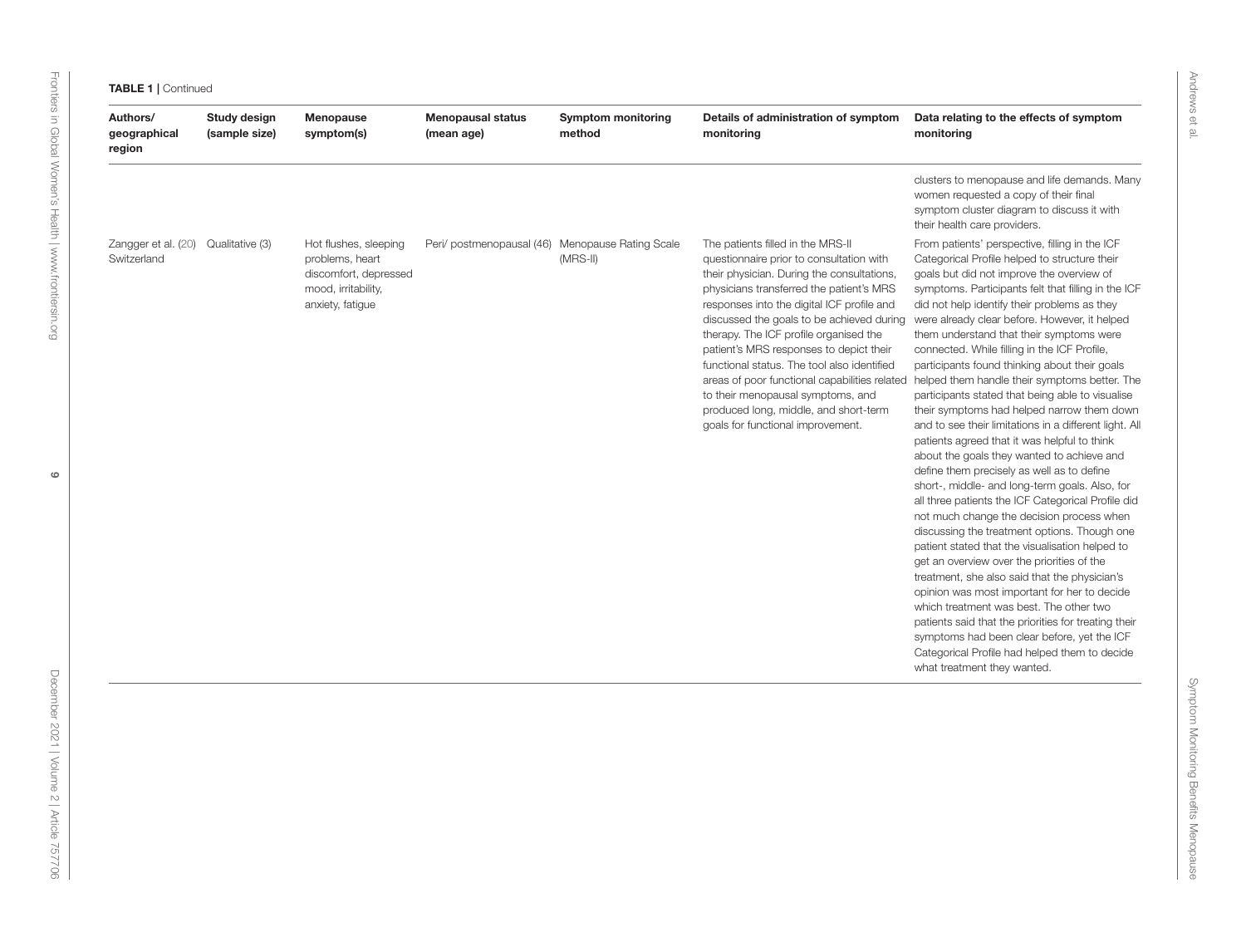<span id="page-9-0"></span>

| <b>References</b>              | Study design                      | <b>NICE quality</b><br>checklist | <b>Internal validity</b> | <b>External validity</b> | Overall<br>assessment | <b>Notes</b>                                                                                                                                                                                                                                                                                                                                                 |
|--------------------------------|-----------------------------------|----------------------------------|--------------------------|--------------------------|-----------------------|--------------------------------------------------------------------------------------------------------------------------------------------------------------------------------------------------------------------------------------------------------------------------------------------------------------------------------------------------------------|
| Ismail et al. (21)             | Qualitative                       | Qualitative checklist            |                          |                          |                       | . No justification for not triangulating data.<br>• Small sample size.<br>• Study design may have been vulnerable to demand characteristics/ desirability<br>bias.<br>• Did not describe role of researchers, nor methods of analysing the data.                                                                                                             |
| Silvestrin et al. (17)         | Observational/ cross<br>sectional | Quantitative checklist           |                          |                          |                       | • Study design may have been vulnerable to demand characteristics/ desirability<br>bias<br>• Recruited from 3 clinics.<br>• Sample was not ethnically diverse.<br>• Did not use a control group to assess effect sizes.                                                                                                                                      |
| Silvestrin et al. (18)         | Observational/ cross<br>sectional | Quantitative checklist           |                          |                          |                       | • Used before and after data from the same participants instead of a control group<br>• Recruited from 3 clinics<br>• Sample was not ethnically diverse.                                                                                                                                                                                                     |
| Stensland and<br>Malterud (28) | Case-study                        | Qualitative checklist            |                          |                          |                       | • Did not present data systematically.<br>• Did not involve methods of triangulation<br>• Did not discuss in detail reduction in medication use/symptoms.                                                                                                                                                                                                    |
| Woods et al. (22)              | Qualitative                       | Quantitative checklist           |                          |                          |                       | • Study design may have been vulnerable to demand characteristics/ desirability<br>bias<br>• Objectives and a design were not clearly defined<br>• Lack of triangulation was not justified but would have been useful to<br>minimise bias.                                                                                                                   |
| Zangger et al. (20)            | Qualitative                       | Qualitative checklist            |                          |                          |                       | • Number of researchers involved in transcript analysis was unclear<br>• The interview setting/ context was unclear.<br>• Results were not systematically reported.                                                                                                                                                                                          |
| Irvin et al. $(34)$            | <b>RCT</b>                        | Quantitative checklist           |                          |                          |                       | • A small participant sample was used, therefore the study was not sufficiently<br>powered.<br>• Lack of blinding and allocation concealment.<br>• Intervention exposure time may have been too long, many participants dropped<br>out as they found 7 weeks of symptom charting too intrusive.<br>· Did not include standard deviations in outcome data.    |
| Blumel et al. (19)             | Observational/ cross<br>sectional | Quantitative checklist           | $^{+}$                   |                          |                       | • Participants were recruited from a single clinic.<br>• Used highly subjective measures rather than diagnostic tests or<br>filled prescriptions.                                                                                                                                                                                                            |
| Muin et al. (25)               | Non-randomised trial              | Quantitative checklist           | $^{+}$                   |                          |                       | • Participants were treatment seeking so may not appropriately represent women<br>with sexual dysfunction.<br>• Used a small participant sample- therefore may have been underpowered to<br>detect significant effects.<br>• Did not include randomisation which would have shown a more rigorous effect<br>for the sexual diary and sexual activity record. |
|                                |                                   |                                  |                          |                          |                       | (Continued)                                                                                                                                                                                                                                                                                                                                                  |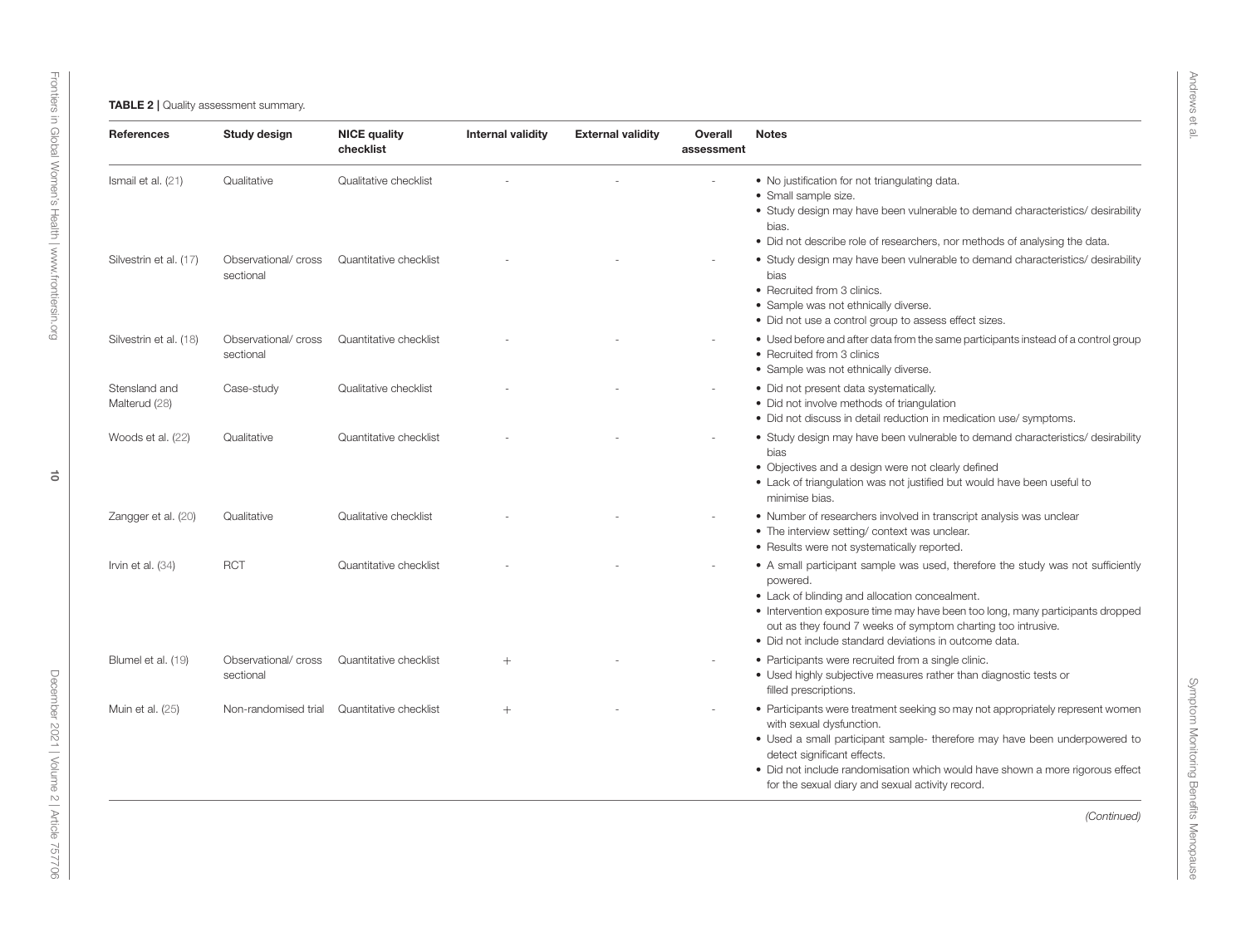| <b>References</b>     | Study design  | <b>NICE quality</b><br>checklist | <b>Internal validity</b> | <b>External validity</b> | Overall<br>assessment | <b>Notes</b>                                                                                                                                                                                                                                                                                                                                                                                                    |
|-----------------------|---------------|----------------------------------|--------------------------|--------------------------|-----------------------|-----------------------------------------------------------------------------------------------------------------------------------------------------------------------------------------------------------------------------------------------------------------------------------------------------------------------------------------------------------------------------------------------------------------|
| Lund et al. $(24)$    | <b>RCT</b>    | Quantitative checklist           | $+$                      |                          |                       | • The intervention group had regular meetings with GPs. This may have increased<br>the likelihood of experimenter bias or demand characteristics/social desirability<br>bias.<br>• Participants were recruited using adverts in acupuncture authorities, which                                                                                                                                                  |
|                       |               |                                  |                          |                          |                       | meant these participants were self-selecting and likely to be inclined toward<br>the intervention (acupuncture).                                                                                                                                                                                                                                                                                                |
|                       |               |                                  |                          |                          |                       | • It is not clear whether reductions in hot flushes in the control group reached<br>statistical significance.                                                                                                                                                                                                                                                                                                   |
| Su et al. (23)        | Qualitative   | Qualitative checklist            | $+$                      |                          | $^{+}$                | • No methods of triangulation described.                                                                                                                                                                                                                                                                                                                                                                        |
| Berin et al. (29)     | <b>RCT</b>    | Quantitative checklist           | $+$                      |                          | $^{+}$                | • The intervention group had regular meetings with physiotherapists. This may<br>have increased the likelihood of experimenter bias.<br>• Exposure time may have been too long, as many control participants did not<br>consistently complete symptom diaries over 15 weeks.<br>• Most incomplete diaries belonged to the control group (10/14), which could<br>have increased the risk of bias in the results. |
| Huang et al. (26)     | <b>RCT</b>    | Quantitative checklist           | $+$                      |                          | $^{+}$                | • Participants were not blinded to allocation, which could have affected results.<br>• A small participant sample was used, therefore the study was not well powered.<br>• There were varying characteristics between groups, but it is unclear whether<br>these were adjusted for.                                                                                                                             |
| Hale et al. (27)      | Observational | Quantitative checklist           | $++$                     |                          | $^{+}$                | • Long list of symptoms to monitor each day, may have increased likelihood of<br>retrospective recording and data inaccuracies.<br>• Small sample size.                                                                                                                                                                                                                                                         |
| Carpenter et al. (31) | <b>RCT</b>    | Quantitative checklist           | $+$                      | $^{+}$                   | $+$                   | • Participants were offered a cash incentive, which could have increased<br>response bias.<br>• Non-blinded staff carried out quality-check visits to see if the intervention was<br>being adhered to correctly, this could have led to experimenter bias, demand<br>characterises, or desirability bias.<br>• Wait-list control could have been more appropriate to conceal allocation.                        |
| Sternfeld et al. (30) | <b>RCT</b>    | Quantitative checklist           | $++$                     | $+$                      | $^{+}$                | • Does not discuss whether the symptom diary or participation may have elicited<br>the reductions in symptoms across all groups.<br>• Exercise group spent time with a trained exercise practitioner which could<br>have led to social desirability bias.                                                                                                                                                       |
| Borud et al. (32)     | <b>RCT</b>    | Quantitative checklist           | $++$                     | $^{+}$                   | $^{+}$                | • It was not possible to blind participants to exposure.<br>• Participants applied to the study via adverts, which could indicate self-selection<br>bias.<br>• Participants had a positive attitude toward the key intervention (acupuncture),                                                                                                                                                                  |
|                       |               |                                  |                          |                          |                       | therefore contamination may have been more likely.                                                                                                                                                                                                                                                                                                                                                              |
| Borud et al. (33)     | <b>RCT</b>    | Quantitative checklist           | $++$                     | $^{+}$                   | $+$                   | • A 6 and 12 month follow up of the above.<br>• High risk of exposure to factors which could have affected the results (i.e. HRT<br>use, over the counter medication, exercise or behavioural interventions).                                                                                                                                                                                                   |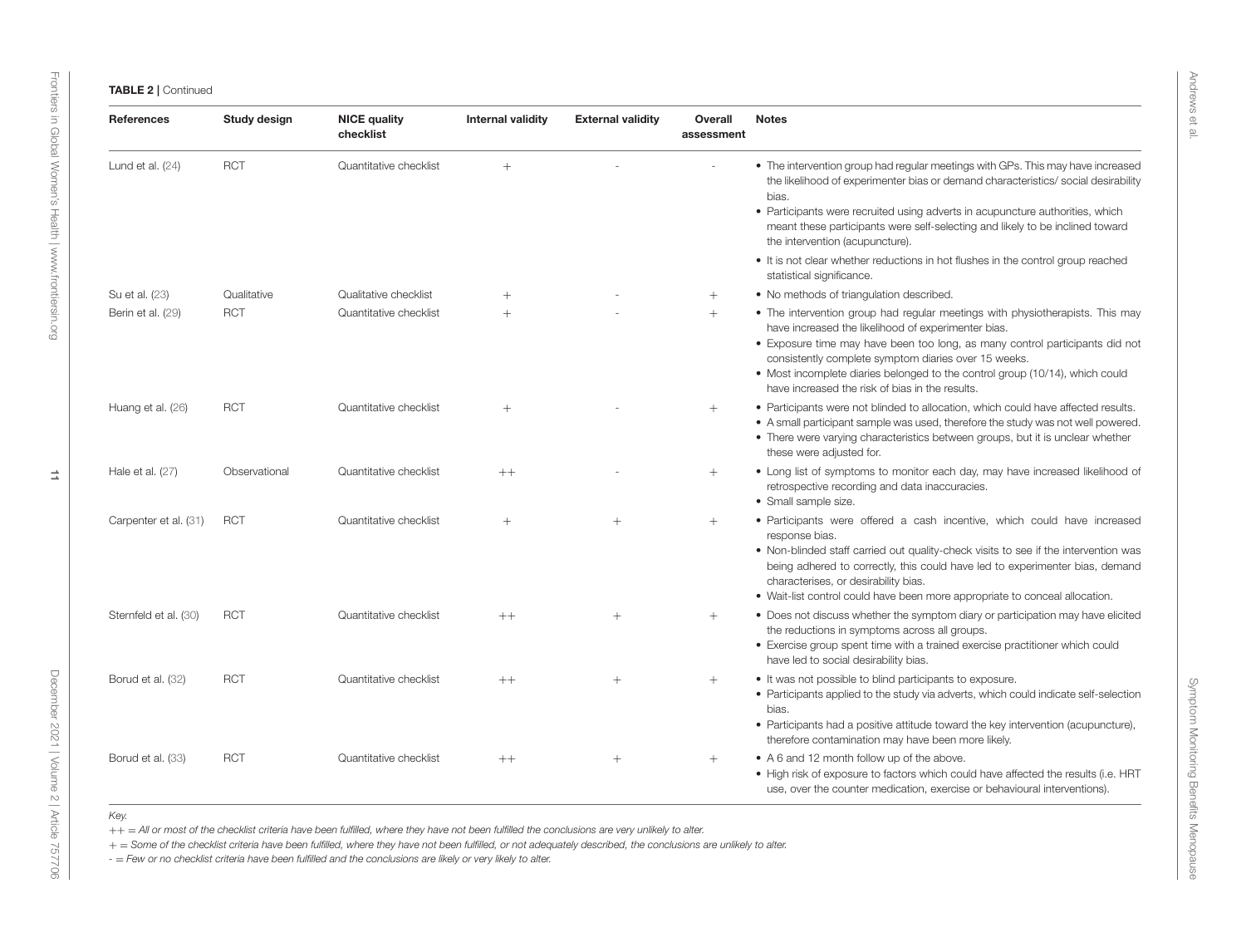Su et al. [\(23\)](#page-14-21) evaluated the weight loss experiences of 18 obese perimenopausal women who had been diagnosed with metabolic syndrome. Findings demonstrated that awareness of weight gain was a factor that motivated perimenopausal women to change their lifestyle habits [\(23\)](#page-14-21). Participants expressed that they had become more aware of their health via daily selfweighing, which made them feel better able to "communicate with their body's voice" [\(23\)](#page-14-21).

#### **Goal Setting**

Another finding to emerge from Zangger et al.'s [\(20\)](#page-14-18) study was related to goal setting. After completing the MRS, women were able to restructure their symptom scores into short-, middle, and long-term health goals. Another study conducted by Woods and colleagues [\(22\)](#page-14-20) evaluated the C-SCAT-M. This research focused on the app's ability to allow women to communicate their heuristics related to menopausal symptom attributions [\(22\)](#page-14-20). By using the C-SCAT-M, women reported their symptoms, grouped them into clusters, specified the order of occurrence, gave the clusters meaningful names, and identified relationships between symptoms. The authors speculated that by appraising, naming, prioritising, and grouping their symptoms, participants gleaned a greater understanding of what they were hoping to achieve in terms of treatment.

## Comparing Symptom Monitoring Methods

Monitoring symptoms across time appeared to be useful for reducing symptom frequencies, as well as medication usage, and this effect may be explained by heightened health and symptom awareness [\(24–](#page-14-22)[26,](#page-14-30) [28–](#page-14-24)[34\)](#page-14-26). Patient-doctor communication was facilitated by tools which allowed users to define the totality of their symptoms from an exhaustive inventory [\(17,](#page-14-15) [18,](#page-14-16) [21\)](#page-14-19). Medical decision-making was facilitated by utilising symptom appraisal tools in conjunction with items assessing medication need, or digital ICF profiles, thus suggesting that input from medical systems is vital for unlocking the tool's decisionmaking capabilities [\(19,](#page-14-17) [20\)](#page-14-18). Medical decision-making may also be improved by menstrual diaries, as they can allow patients and practitioners to understand whether VMS are related to the menstrual cycle or menopause [\(27\)](#page-14-31). An illness diary, symptom appraisal tools, and daily self-weighing were related to improvements in health and symptom awareness, and this increased awareness was related to symptom improvements and changes in health-related behaviours [\(20,](#page-14-18) [21,](#page-14-19) [23,](#page-14-21) [28\)](#page-14-24). Finally, symptom appraisal tools which allowed the user to compare their symptoms and corresponding severities supported setting treatment goals [\(20,](#page-14-18) [22\)](#page-14-20).

# Meta-Analysis

## Included Studies

Three RCTs were deemed appropriate for evaluation via quantitative synthesis. These studies included continuous data measuring the independent effects of prolonged symptom diary use on VMS frequency [\(30](#page-14-27)[–32\)](#page-14-28). Using a random effects model, the standardised mean difference and statistical heterogeneity with Chi<sup>2</sup> and I<sup>2</sup> figures were calculated.

#### Excluded Studies

Three other studies measured the independent effects of prolonged symptom diary use on VMS [\(29,](#page-14-25) [33,](#page-14-29) [34\)](#page-14-26). One was excluded because it used a small participant sample  $(N = 11)$  in the symptom diary arm and failed to provide standard deviations for mean frequency of VMS following symptom diary use [\(34\)](#page-14-26).

Berin et al.'s [\(29\)](#page-14-25) study was excluded from the main metaanalysis because a disproportionate amount of missing data was attributed to the control group. The control group provided before and after data from participants who had been using VMS diaries for 15 weeks, however 35% of these participants did not consistently complete diaries. This meant the analysis likely underestimated reductions in VMS [\(29\)](#page-14-25). To understand the impact of excluding this study on the overall effect of symptom monitoring, a meta-analysis was conducted with Berin et al.'s [\(29\)](#page-14-25) data included and it suggested a large effect size (0.61, 95% CI 0.34 to 0.88) with the difference being significant in favour of post symptom-diary use  $(Z = 4.45, p = 0.001)$ . However, heterogeneity was substantial ( $I^2 = 60\%$ ).

A third study was excluded which depicted a 6- and 12-month follow-up of a study which is included in the present metaanalysis [\(33\)](#page-14-29). The later study increased the heterogeneity statistic  $(I<sup>2</sup> = 78%)$ , therefore the earlier study by Borud et al. [\(32\)](#page-14-28) was chosen for inclusion.

#### Reduction in Symptom Frequency

The three included studies involved a total of 303 participants at baseline, and 296 participants post-intervention. Each study reported continuous data for VMS frequencies. Two studies included mean differences in VMS frequency following symptom diary use therefore mean VMS frequency following symptomdiary use was calculated by subtracting the post-intervention mean difference from the pre-intervention mean [\(30,](#page-14-27) [32\)](#page-14-28). Borud et al. [\(32\)](#page-14-28) reported mean frequency of VMS at baseline and the standard deviation (13.1, 4.9) and mean change in VMS frequency following symptom diary use and the standard deviation (9.4, 3.7). Sternfeld et al. [\(30\)](#page-14-27) reported confidence intervals instead of standard deviations for baseline VMS frequency (8.0 [7.3, 8.7]) and mean change in VMS frequency following symptom diary use  $(-2.6 [-3.2, -2.0])$ , therefore confidence intervals for baseline and post-intervention measures were recalculated into standard deviations (4.26, 3.56). Carpenter et al. [\(31\)](#page-14-50) reported mean frequency of VMS and standard deviations pre (7.31, 4.04) and post prolonged symptom-diary use (4.76, 3.5).

The standardised mean difference for symptom frequency suggested a large effect size (0.73, 95% CI 0.57 to 0.90) and the difference was significant in favour of post symptom-diary use  $(Z = 8.68, p = 0.001)$ . Heterogeneity was absent  $(I^2 = 0\%)$ . See **[Figure 2](#page-12-0)** to view a forest plot detailing the effects of symptom diaries on hot flush frequency scores.

## **DISCUSSION**

This review investigated whether symptom monitoring could yield improvements in menopausal symptoms and health-related behaviours. This suggests that symptom monitoring has potential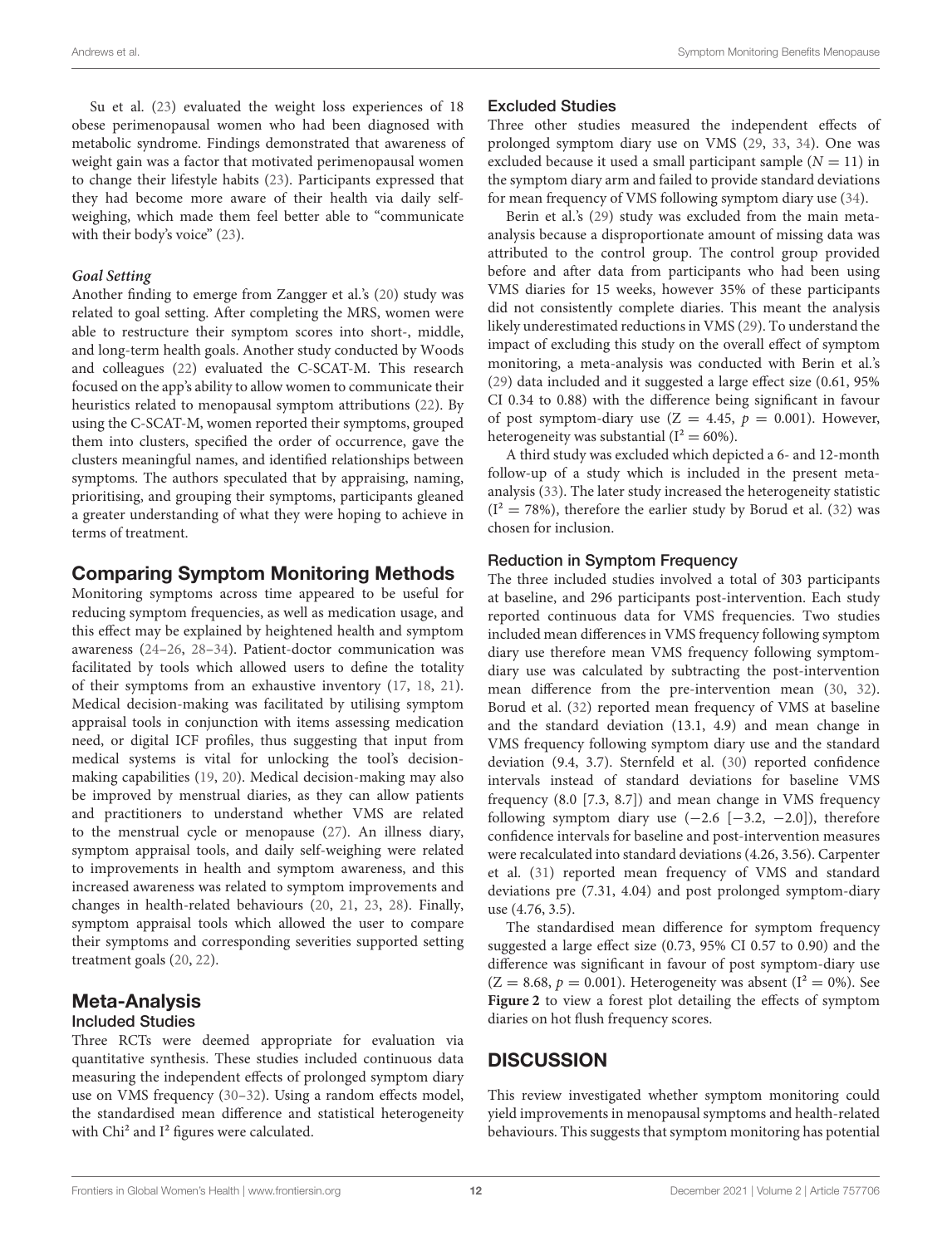| <b>Study ID:</b>                   |                          | <b>Before symptom</b> |       |                                                                                   | <b>After symptom</b><br>monitoring |       |        |      | <b>Standardised mean</b> |                       | <b>Standardised mean difference</b> |                    |                                        |                |  |
|------------------------------------|--------------------------|-----------------------|-------|-----------------------------------------------------------------------------------|------------------------------------|-------|--------|------|--------------------------|-----------------------|-------------------------------------|--------------------|----------------------------------------|----------------|--|
|                                    |                          | monitoring            |       |                                                                                   |                                    |       |        |      | difference               |                       |                                     |                    |                                        |                |  |
|                                    | Mean                     | SD                    | Total | Mean                                                                              | SD                                 | Total | Weight |      | IV, Random, 95% CI       |                       |                                     | IV, Random, 95% CI |                                        |                |  |
| <b>Boxud</b> 2009                  | 13.1                     | 4.9                   | 117   | 9.4                                                                               | 3.7                                | 117   | 38.3%  | 0.85 | [0.58, 1.12]             |                       |                                     |                    |                                        |                |  |
| <b>Carpenter 2012</b>              | 7.31                     | 4.04                  | 44    | 4.76                                                                              | 3.5                                | 44    | 14.8%  | 0.67 | [0.24, 1.10]             |                       |                                     |                    |                                        |                |  |
| Sternfeld, 2014                    | 8                        | 4.26                  | 142   | 5.4                                                                               | 3.56                               | 135   | 46.9%  | 0.66 | [0.42, 0.90]             |                       |                                     |                    |                                        |                |  |
| <b>Total (95% CI)</b>              |                          |                       | 303   |                                                                                   |                                    | 296   | 100%   | 0.73 | [0.57, 0.90]             |                       |                                     |                    |                                        |                |  |
| <b>Heterogeneity:</b>              |                          |                       |       | Tau <sup>2</sup> =0.00; Chi <sup>2</sup> =1.17, df =2 (p=.56); I <sup>2</sup> =0% |                                    |       |        |      |                          | $-2$                  | $-1$                                | $\bf{0}$           |                                        | $\overline{c}$ |  |
| <b>Test for overall</b><br>effect: | $Z = 8.68$ (P < 0.00001) |                       |       |                                                                                   |                                    |       |        |      |                          | symptom<br>monitoring | Favours before                      |                    | Favours after<br>symptom<br>monitoring |                |  |

<span id="page-12-0"></span>as an effective intervention. Systematic searches returned 18 studies which contributed data from 1,718 participants. Methods which allowed patients to track their symptoms across time were related to symptom improvements and heightened health awareness, whereas tools which enabled patients to appraise their symptoms at any given time point enhanced health awareness, treatment goal setting, patient-doctor communication, and shared decision-making. A meta-analysis suggested large effects for the prolonged use of symptom diaries on VMS frequencies: 0.73 [0.57, 0.90]. In regard to the MRC framework, these results suggest that the effects of prolonged symptom monitoring be further measured via an exploratory trial; and should symptom monitoring be implemented within the wider community, it is recommended that symptom monitoring and appraisal methods should include an exhaustive array of symptoms and be used in conjunction with organised health systems in order to reap potential benefits in patient doctor communication, medical decision-making, and treatment goal setting [\(9\)](#page-14-7).

The key finding from this review was that tracking symptoms could facilitate improvements [\(24–](#page-14-22)[26,](#page-14-30) [28,](#page-14-24) [30–](#page-14-27)[34\)](#page-14-26). This is supported by the meta-analysis which assessed VMS frequency scores at baseline and after prolonged symptom diary use; results favoured post-diary use and showed large effects for reducing VMS [\(30–](#page-14-27)[32\)](#page-14-28). This result has been demonstrated by prior studies which have shown symptom reductions within alternative patient populations, suggesting that the beneficial effects of symptom monitoring are transferable across multiple ailments [\(5,](#page-14-3) [7,](#page-14-5) [8\)](#page-14-6).

Symptom monitoring was also associated with improvements in health-related behaviours, including heightened awareness [\(21](#page-14-19)[–23,](#page-14-21) [28\)](#page-14-24). Ismail et al. [\(21\)](#page-14-19) reported that women found solutions to their menopausal symptoms as they completed the C-SCAT-M, suggesting that symptom appraisal had brought the participant's health to the forefront of their minds, which prompted them to reflect, consider remedies, and invoke behavioural changes [\(21\)](#page-14-19). A similar result was reported in a case-study whereby a patient reported reductions in medication use and headache symptoms following use of a symptom diary; the patient attributed these improvements to the symptom diary heightening her awareness, which prompted her to amend her health behaviours accordingly [\(28\)](#page-14-24).

The MRS and the C-SCAT-M were related to treatment goal setting [\(20,](#page-14-18) [22\)](#page-14-20). Goal setting is a facet of Chewning and Sleath's [\(35\)](#page-14-51) client-centred model of medical decision-making and management. This model depicts how the patient and physician could work together to carry out the following practises: identify treatment goals, choose treatment options, monitor symptoms and evaluate treatments, and revise treatments if problems occur.

Symptom monitoring methods could support this model, tools such as the MRS and the C-SCAT-M can help patients prioritise symptoms and identify the improvements they expect to see in the future, and this process can facilitate decision-making and patient-doctor communication. This theory corresponds with additional themes from this review, which found evidence that symptom monitoring could be useful for improving patient-doctor communication and facilitating decisions to use HRT and seek timely medical help [\(17–](#page-14-15)[21,](#page-14-19) [27\)](#page-14-31).

## Limitations and Future Directions

This review is limited by the low number of studies identified for inclusion, many of which were lacking methodological quality. Moreover, only three studies were integrated into the metaanalysis, meaning a funnel plot was not computed and risk of bias could not reliably be ascertained [\(36\)](#page-14-52). Meta-analyses with low study inclusions are notorious for overestimating effect sizes [\(37\)](#page-14-53).

To the author's knowledge, no other meta-analyses of this type have been conducted before, therefore this review provides a foundation for subsequent estimations of the effects of symptom diaries in symptom reduction. Numerous studies have given evidence that symptom monitoring could yield symptom improvements for a number of conditions [\(5,](#page-14-3) [7,](#page-14-5) [8\)](#page-14-6). Therefore, future reviews should assess prolonged symptom monitoring on alternative conditions and symptoms.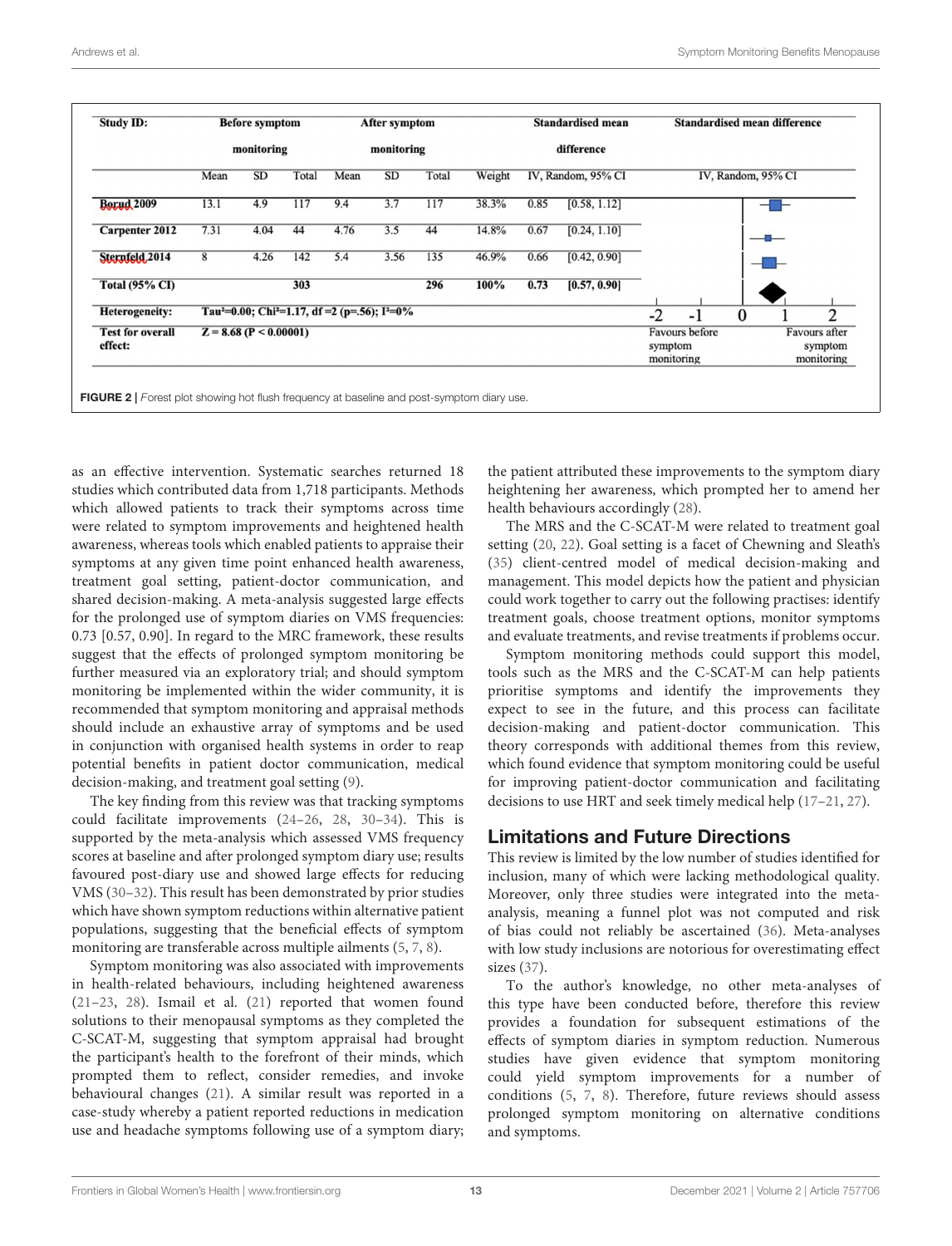An unexpected observation was that authors appeared to consider symptom monitoring as a benign "control" activity [\(29](#page-14-25)[–32\)](#page-14-28). Only two RCTs acknowledged the symptom reductions observed within the control groups, and neither considered whether symptom monitoring contributed to these reductions, despite symptom monitoring being the only activity control participants had been instructed to adhere to [\(24,](#page-14-22) [33\)](#page-14-29). While Borud et al. [\(33\)](#page-14-29) speculated that the improvements were due to "the therapeutic effects of research participation", Lund et al. [\(24\)](#page-14-22) posited that the reductions could be attributed to a regression toward the mean. This might be plausible given the non-significant reductions seen in studies with smaller sample sizes [\(29,](#page-14-25) [34\)](#page-14-26). Although it is worth noting that all RCTs included in this review reported some degree of improvement within the control groups, and the majority reported significant effects. Furthermore, data from Berin et al.'s [\(29\)](#page-14-25) research were excluded from the meta-analysis, as this study reported that 35% of participants did not consistently complete symptom diaries, suggesting reductions in VMS were likely to be underestimated [\(29\)](#page-14-25). However, to understand whether this exclusion impacted the main review findings, a metaanalysis was conducted including Berin et al.'s [\(29\)](#page-14-25) data and it continued to support the key result demonstrating large effects for the prolonged use of symptom diaries on VMS frequencies (0.61, 95% CI 0.34 to 0.88). These observations indicate that symptom monitoring can induce clinical benefits, which authors neither expect nor acknowledge, suggesting that there is an unrealised potential for monitoring to be implemented as a useful health intervention.

Further to this, in the included RCTs symptom monitoring was not intended as an intervention and therefore do not include non-symptom monitoring arms. Thus, it is not possible to discern whether any observed reduction in symptoms were an effect of symptom monitoring via diaries or due to alternative mechanisms (e.g., passage of time), although it would be anticipated that such mechanisms would also be in play in any intervention group. The MRC framework proposes that should reviewed literature suggest an intervention has potential benefits, the next phase to evaluate it should involve an exploratory trial [\(9\)](#page-14-7). Therefore, future research should explore the effects of symptom monitoring as a standalone intervention for menopausal symptoms against a control intervention in which monitoring is not included. Such a design has previously been used in fertility research, which notably demonstrated that symptom monitoring was associated with improvements in anxiety and depression ratings [\(38\)](#page-15-0).

However, evidence from the reviewed studies suggest that monitoring might be associated with increased attrition rates; Irvin et al. [\(34\)](#page-14-26) reported that participants allocated into the monitoring group found symptom charting intrusive, whereas Berin et al. [\(29\)](#page-14-25) mentions incomplete diaries in the control group. These factors may be indictive of negative consequences and could have an impact on the outcomes measured; therefore, further research should aim to understand the harms associated with symptom monitoring, as well as the benefits.

## **CONCLUSIONS**

This review suggests that symptom monitoring and appraisal methods are effective for reducing menopausal symptoms, and improving health awareness, shared decision-making, patientdoctor communication, and treatment goal setting. In line with the MRC framework, this suggests that symptom monitoring is likely to be an effective intervention [\(9\)](#page-14-7). However, these findings are preliminary, and few studies were identified for inclusion, many of which lacked methodological quality, suggesting more research is needed to establish symptom monitoring as a useful intervention. A key finding was that prolonged symptom monitoring is effective for symptom reduction, a result which should further be investigated via an exploratory trial, in accordance with the methods established by the MRC framework [\(9\)](#page-14-7). In terms of implementing symptom monitoring within the wider community, these results support that symptom appraisal tools should be used in conjunction with organised health systems to unlock potential improvements in decision-making, goal setting, and patient-doctor communication. Ultimately, the findings described here could provide foundational data to researchers wishing to unravel the effects of symptom monitoring, or develop a simple, cost-effective intervention which may have significant implications on menopausal health outcomes.

## DATA AVAILABILITY STATEMENT

The raw data supporting the conclusions of this article will be made available by the authors, without undue reservation.

## AUTHOR CONTRIBUTIONS

RA was responsible for conceptualising this review's design, collecting, analysing, and interpreting the data, and drafting the final article. GH contributed to the acquisition, analysis and interpretation of data, and critically revised and approved the article for publication. BJ and DL were responsible for conceptualising the study design, critically appraising the article for important intellectual content, and final approval for publication. All authors contributed to the article and approved the submitted version.

## FUNDING

This research is part of a PhD thesis which is funded by the University of South Wales, Knowledge Economy Skills Scholarships [KESS 2, a pan-Wales operation supported by European Social Funds (ESF) through the Welsh Government], and Health & Her. KESS-2 (grant number: c80815 KESS 2).

## ACKNOWLEDGMENTS

The authors would like to thank our faculty librarian, Gill Edwardes for her role in consulting with the development of the search expressions, search strategy, and best use of resources.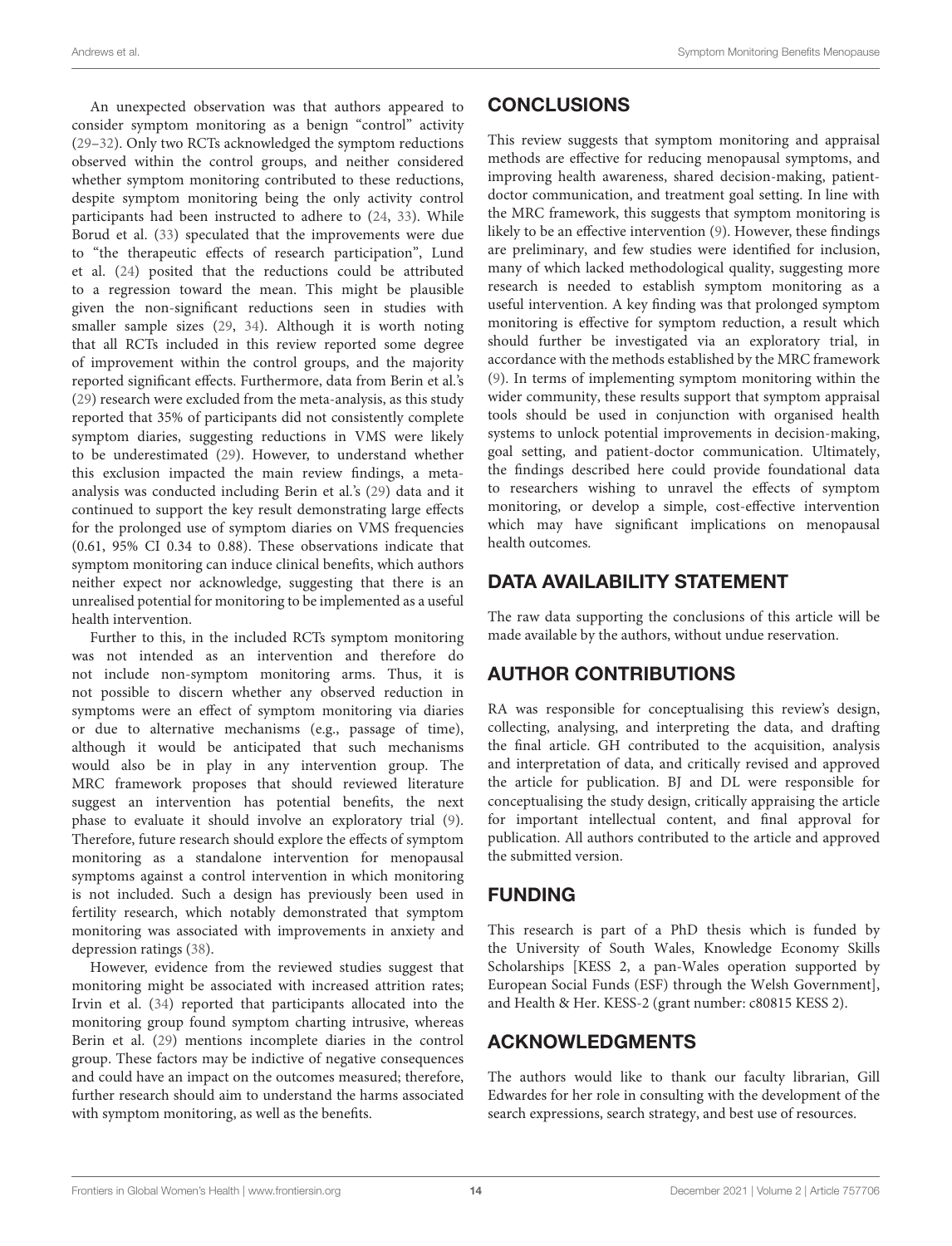## <span id="page-14-44"></span><span id="page-14-43"></span>**REFERENCES**

- <span id="page-14-0"></span>1. Dalal PK, Agarwal M. Postmenopausal syndrome. Indian J Psychiatry. (2015) 6:S222. doi: [10.4103/0019-5545.161483](https://doi.org/10.4103/0019-5545.161483)
- <span id="page-14-1"></span>2. Constantine GD, Graham S, Clerinx C, Bernick BA, Krassan M, Mirkin S, et al. Behaviours and attitudes influencing treatment decisions for menopausal symptoms in five European countries. Post Reproductive Health. (2016) 3:112– 22. doi: [10.1177/2053369116632439](https://doi.org/10.1177/2053369116632439)
- <span id="page-14-2"></span>3. Shafran R, Gyani A, Rostron J, Allen S, Myles-Hooton P, Allcott-Watson H, et al. Translating the intention to seek treatment into action: does symptom monitoring make a difference? results from a randomized controlled trial. Behav Cogn Psychother. [\(2019\) 47:114–28. doi: 10.1017/S13524658180](https://doi.org/10.1017/S1352465818000498) 00498
- 4. Basch E, Deal AM, Kris MG, Scher HI, Hudis CA, Sabbatini P, et al. Symptom monitoring with patient-reported outcomes during routine cancer treatment: a randomized controlled trial. J Clin Oncol. (2016) 3:557– 65. doi: [10.1200/JCO.2015.63.0830](https://doi.org/10.1200/JCO.2015.63.0830)
- <span id="page-14-3"></span>5. Collinge W, Yarnold P, Soltysik R. Fibromyalgia symptom reduction by online behavioral self-monitoring, longitudinal single subject analysis and automated delivery of individualized guidance. N Am J Med Sci. (2013) 9:546. doi: [10.4103/1947-2714.118920](https://doi.org/10.4103/1947-2714.118920)
- <span id="page-14-4"></span>6. Ben-Zeev D, McHugo GJ, Xie H, Dobbins K, Young MA. Comparing retrospective reports to real-time/real-place mobile assessments in individuals with schizophrenia and a nonclinical comparison group. Schizophr Bull. (2012) 3:396–404. doi: [10.1093/schbul/sbr171](https://doi.org/10.1093/schbul/sbr171)
- <span id="page-14-5"></span>7. Khakbazan Z, Taghipour A, Roudsari RL, Mohammadi E. Help seeking behavior of women with self-discovered breast cancer symptoms: a meta-ethnographic synthesis of patient delay. PLoS ONE. (2014)12:e110262. doi: [10.1371/journal.pone.0110262](https://doi.org/10.1371/journal.pone.0110262)
- <span id="page-14-6"></span>8. Devineni T, Blanchard EB. A randomized controlled trial of an internetbased treatment for chronic headache. Behav Res Ther. (2005) 43:277-92. doi: [10.1016/j.brat.2004.01.008](https://doi.org/10.1016/j.brat.2004.01.008)
- <span id="page-14-7"></span>9. O'Cathain A, Croot L, Duncan E, N., Rousseau Sworn K, Turner KM, et al. Guidance on how to develop complex interventions to improve health and healthcare. BMJ open. (2019) 9:e029954. doi: [10.1136/bmjopen-2019-029954](https://doi.org/10.1136/bmjopen-2019-029954)
- <span id="page-14-8"></span>10. Higgins JP, Thomas J, Chandler J, Cumpston M, Li T, Page MJ, et al. (2019) Cochrane handbook for systematic reviews of interventions, second ed. Chichester (UK): John Wiley and Sons. doi: [10.1002/9781119536604](https://doi.org/10.1002/9781119536604)
- <span id="page-14-9"></span>11. Landis JR, Koch GG. The measurement of observer agreement for categorical data. Biometrics. (1977) 1:159–74. doi: [10.2307/2529310](https://doi.org/10.2307/2529310)
- <span id="page-14-10"></span>12. National Institute for Health and Care Excellence (NICE). Quality Appraisal Checklist: Quantitative Intervention Studies, Methods for the Development of NICE Public Health Guidance (3rd edition). (2019). Available online at: [https://www.nice.org.uk/process/pmg4/chapter/appendix-f-quality](https://www.nice.org.uk/process/pmg4/chapter/appendix-f-quality-appraisal-checklist-quantitative-intervention-studies)[appraisal-checklist-quantitative-intervention-studies,](https://www.nice.org.uk/process/pmg4/chapter/appendix-f-quality-appraisal-checklist-quantitative-intervention-studies) 2012 (accessed 13 August 2019).
- <span id="page-14-11"></span>13. Jackson R, Ameratunga S, Broad J, Connor J, Lethaby A, Robb G, et al. The GATE frame: critical appraisal with pictures. BMJ Evid Based Med. (2006) 2:35–8. doi: [10.1136/ebm.11.2.35](https://doi.org/10.1136/ebm.11.2.35)
- <span id="page-14-12"></span>14. National Institute for Health and Care Excellence (NICE). Quality Appraisal Checklist: Qualitative Studies, Methods for the Development of NICE Public Health Guidance (3rd edition). (2019). Available online at: [https://www.](https://www.nice.org.uk/process/pmg4/chapter/appendix-h-quality-appraisal-checklist-qualitative-studies) [nice.org.uk/process/pmg4/chapter/appendix-h-quality-appraisal-checklist](https://www.nice.org.uk/process/pmg4/chapter/appendix-h-quality-appraisal-checklist-qualitative-studies)[qualitative-studies,](https://www.nice.org.uk/process/pmg4/chapter/appendix-h-quality-appraisal-checklist-qualitative-studies) 2012 (accessed 13 August 2019).
- <span id="page-14-13"></span>15. Cohen J. (1962) The statistical power of abnormal-social psychological research: a review. J Abnorm Psychol. 65:145. doi: [10.1037/h0045186](https://doi.org/10.1037/h0045186)
- <span id="page-14-14"></span>16. Higgins JP, Thompson SG. Quantifying heterogeneity in a meta-analysis. Stat Med. (2002) 11:1539–58. doi: [10.1002/sim.1186](https://doi.org/10.1002/sim.1186)
- <span id="page-14-15"></span>17. Silvestrin TM, Steenrod AW, Coyne KS, Gross DE, Esinduy CB, Kodsi AB, et al. An approach to improve the care of mid-life women through the implementation of a Women's Health Assessment Tool/Clinical Decision Support toolkit. Women's Health. (2016) 5:456–64. doi: [10.1177/1745505716664742](https://doi.org/10.1177/1745505716664742)
- <span id="page-14-16"></span>18. Silvestrin TM, Steenrod AW, Coyne KS, Gross D, Esinduy C, Kodsi A, et al. Outcomes of Implementing the Women's Health Assessment. Tool, and Clinical Decision Support Tool Kit Women's Health. (2016) 3:313– 23. doi: [10.2217/whe.16.3](https://doi.org/10.2217/whe.16.3)
- <span id="page-14-17"></span>19. Blumel JE, Arteaga E, Parra J, Monsalve C, Reyes V, Vallejo MS, et al. Decisionmaking for the treatment of climacteric symptoms using the Menopause Rating Scale. Maturitas. (2018) 111:15–9. doi: [10.1016/j.maturitas.2018.02.010](https://doi.org/10.1016/j.maturitas.2018.02.010)
- <span id="page-14-18"></span>20. Zangger M, Poethig D, F., Meissner, von Wolff M, Stute P. Linking the menopause rating scale to the International classification of functioning, disability and health–A first step towards the implementation of the EMAS menopause health care model. Maturitas. (2018) 118:15–9. doi: [10.1016/j.maturitas.2018.10.003](https://doi.org/10.1016/j.maturitas.2018.10.003)
- <span id="page-14-19"></span>21. Ismail R, Linder LA, MacPherson CF, Woods NF. Feasibility of an iPad application for studying menopause-related symptom clusters and women's heuristics. Inform Health Soc Care. 3:247–66. doi: [10.3109/17538157.2015.1008489](https://doi.org/10.3109/17538157.2015.1008489)
- <span id="page-14-20"></span>22. Woods NF, Ismail R, Linder LA, Macpherson CF. Midlife women's symptom cluster heuristics: evaluation of an iPad application for data collection. Menopause. (2015) 10:1058. doi: [10.1097/GME.0000000000000429](https://doi.org/10.1097/GME.0000000000000429)
- <span id="page-14-21"></span>23. Su MC, Lin HR, Chu NF, Huang CH, Tsao LI. Weight loss experiences of obese perimenopausal women with metabolic syndrome. J Clini Nurs. (2015) 24:1849–59. doi: [10.1111/jocn.12806](https://doi.org/10.1111/jocn.12806)
- <span id="page-14-22"></span>24. Lund KS, Siersma V, Brodersen J, Waldorff FB. Efficacy of a standardised acupuncture approach for women with bothersome menopausal symptoms: a pragmatic randomised study in primary care (the ACOM study). BMJ Open. (2019) 1:e023637. doi: [10.1136/bmjopen-2018-023637](https://doi.org/10.1136/bmjopen-2018-023637)
- <span id="page-14-23"></span>25. Muin DA, Wolzt M, Rezaei SS, Tremmel-Scheinost M, Salama M, Fuchs C, et al. Effect of sexual diary keeping and self-evaluation on female sexual function and depression: a pilot study, Eur J Contracept Reprod Health Care. (2016) 2:141–9. doi: [10.3109/13625187.2015.1074676](https://doi.org/10.3109/13625187.2015.1074676)
- <span id="page-14-49"></span><span id="page-14-48"></span><span id="page-14-47"></span><span id="page-14-46"></span><span id="page-14-45"></span><span id="page-14-42"></span><span id="page-14-41"></span><span id="page-14-40"></span><span id="page-14-39"></span><span id="page-14-38"></span><span id="page-14-37"></span><span id="page-14-36"></span><span id="page-14-35"></span><span id="page-14-34"></span><span id="page-14-33"></span><span id="page-14-32"></span><span id="page-14-30"></span>26. Huang AJ, Jenny HE, Chesney MA, Schembri M, Subak LL. A groupbased yoga therapy intervention for urinary incontinence in women: a pilot randomized trial. Female Pelvic Med Reconstr Surg. (2014) 3:147– 54. doi: [10.1097/SPV.0000000000000072](https://doi.org/10.1097/SPV.0000000000000072)
- <span id="page-14-31"></span>27. Hale GE, Hitchcock CL, Williams LA, Vigna YM, Prior JC. Cyclicity of breast tenderness and night-time vasomotor symptoms in mid-life women: information collected using the Daily Perimenopause Diary. Climacteric. (2003) 2:128–39. doi: [10.1080/cmt.6.2.128.139](https://doi.org/10.1080/cmt.6.2.128.139)
- <span id="page-14-24"></span>28. Stensland P, Malterud K. Unravelling empowering internal voices- a case study on the interactive use of illness diaries. Fam Pract. (2001) 4:425– 9. doi: [10.1093/fampra/18.4.425](https://doi.org/10.1093/fampra/18.4.425)
- <span id="page-14-25"></span>29. Berin E, Hammar M, Lindblom H, Lindh-Åstrand L, Rubér M, Holm AC. Resistance training for hot flushes in postmenopausal women: A randomised controlled trial. Maturitas. (2019) 126:55–60. doi: [10.1016/j.maturitas.2019.05.005](https://doi.org/10.1016/j.maturitas.2019.05.005)
- <span id="page-14-27"></span>30. Sternfeld B, Guthrie KA, Ensrud KE, LaCroix AZ, Larson JC, Dunn AL, et al. Efficacy of exercise for menopausal symptoms: a randomized controlled trial. Menopause. (2014) 4 330. doi: [10.1097/GME.0b013e31829e4089](https://doi.org/10.1097/GME.0b013e31829e4089)
- <span id="page-14-50"></span>31. Carpenter JS, Burns DS, Wu J, Otte JL, Schneider B, Ryker K, et al. Paced respiration for vasomotor and other menopausal symptoms: a randomized, controlled trial. Journal of general internal medicine. (2013) 2:193–200. doi: [10.1007/s11606-012-2202-6](https://doi.org/10.1007/s11606-012-2202-6)
- <span id="page-14-28"></span>32. Borud EK, Alraek T, White A, Fonnebo V, Eggen AE, Hammar M, et al. The acupuncture on hot flushes among menopausal women (ACUFLASH) study, a randomized controlled trial. Menopause. (2009) 3:484– 93. doi: [10.1097/gme.0b013e31818c02ad](https://doi.org/10.1097/gme.0b013e31818c02ad)
- <span id="page-14-29"></span>33. Borud EK, Alraek T, White A, Grimsgaard S. The Acupuncture on Hot Flashes Among Menopausal Women study: observational follow-up results at 6 and 12 months. Menopause. (2010) 2:262–8. doi: [10.1097/gme.0b013e3181c07275](https://doi.org/10.1097/gme.0b013e3181c07275)
- <span id="page-14-26"></span>34. Irvin JH, Domar AD, Clark C, Zuttermeister PC, Friedman R. The effects of relaxation response training on menopausal symptoms. J Psychosom Obstet Gynaecol 4. [\(1996\) 202–7. doi: 10.3109/016748296090](https://doi.org/10.3109/01674829609025684) 25684
- <span id="page-14-51"></span>35. Chewning B, Sleath B. Medication decision-making and management: a client-centered model, Social science and medicine. (1996) 3:389– 98. doi: [10.1016/0277-9536\(95\)00156-5](https://doi.org/10.1016/0277-9536(95)00156-5)
- <span id="page-14-52"></span>36. Lau J, Ioannidis JP, Terrin N, Schmid CH, Olkin I. The case of the misleading funnel plot. BMJ. (2006) 7568:597–600. doi: [10.1136/bmj.333.7568.597](https://doi.org/10.1136/bmj.333.7568.597)
- <span id="page-14-53"></span>37. Seide SE, Röver C, Friede T. Likelihood-based random-effects meta-analysis with few studies: empirical and simulation studies. BMC Med Res Methodol. (2019) 1:16. doi: [10.1186/s12874-018-0618-3](https://doi.org/10.1186/s12874-018-0618-3)